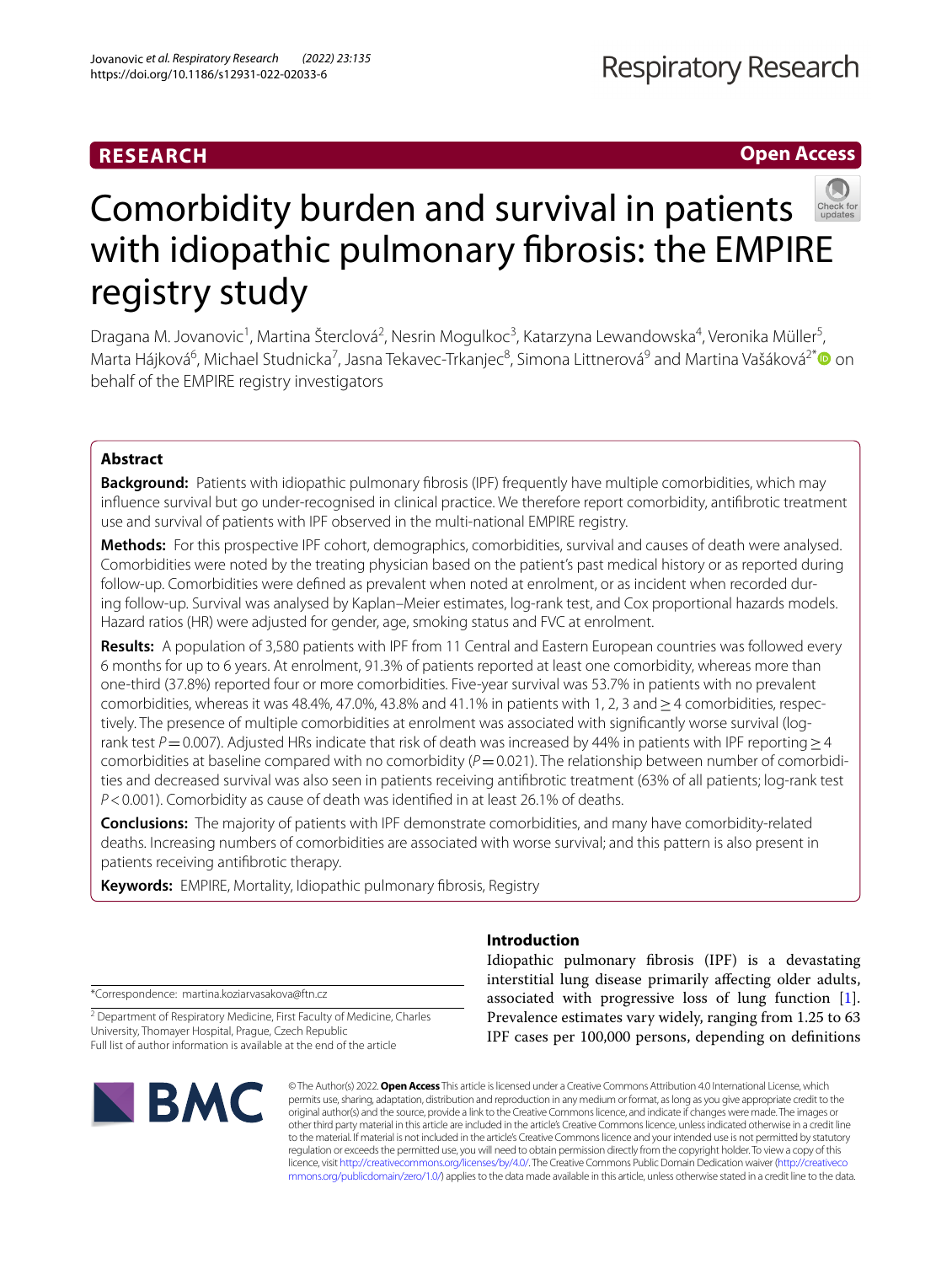and study methodology [\[2–](#page-11-1)[5\]](#page-11-2). Prognosis for IPF is poor and mortality rates are high, with a reported survival of 3–5 years after diagnosis [\[6,](#page-11-3) [7](#page-11-4)].

In patients with IPF, symptomatic disease is very frequent and associated with increased healthcare costs [\[8](#page-11-5)]. In addition to a high symptom burden, many patients have pulmonary or extrapulmonary comorbidities that can negatively impact on quality of life and survival [\[9](#page-11-6), [10\]](#page-11-7). Causes of comorbidities include shared underlying risk factors such as age and smoking; IPF itself leading to hypoxemia and pulmonary hypertension; medications used for IPF treatment, such as diabetes mellitus following treatment with steroids; and a combination of these mechanisms [\[11,](#page-11-8) [12](#page-11-9)]. Recent data indicate that some of these associations are driven by genetic variations [[13\]](#page-11-10). Coronary heart disease [[14\]](#page-11-11), diabetes mellitus [\[15](#page-11-12)], pulmonary hypertension [[16](#page-12-0), [17](#page-12-1)], chronic obstructive pulmonary disease (COPD) [\[12](#page-11-9), [18\]](#page-12-2), obstructive sleep apnoea (OSA) [\[19\]](#page-12-3), gastroesophageal refux [\[20](#page-12-4), [21](#page-12-5)], and lung cancer [\[22\]](#page-12-6) are all frequently associated with IPF. Given the efect of comorbidities on patients' quality of life [[10](#page-11-7)] and survival [\[9](#page-11-6)], comprehensive assessment of patients with IPF should include early recognition and appropriate management of comorbidities [\[23](#page-12-7)].

Antifbrotic treatment of IPF with nintedanib or pirfenidone can slow lung function decline, decrease the risk for acute exacerbation, and reduce mortality [[24](#page-12-8)[–27](#page-12-9)]. However, comorbidities, especially if left unrecognised and untreated, can have a negative impact on survival in patients with IPF and thus might reduce the positive efect of antifbrotic treatment [\[9](#page-11-6), [23\]](#page-12-7).

The reported prevalence of comorbidities in IPF varies widely, depending on the type of study or methodology involved (i.e., whether data are derived from clinical trials, patient registries or observational data), the population studied, and the diagnostic criteria applied. However, when data for comorbidities in IPF are compared from a single type of study, such as IPF patient registries, the pattern is more consistent [[28\]](#page-12-10).

We aimed to estimate the prevalence of comorbidities at the time of enrolment in the European Multi-Partner IPF REgistry (EMPIRE) as well as the incidence of comorbidities during follow-up, and to analyse the impact on survival. For a well-defned IPF cohort, we included 3,580 patients from Central and Eastern Europe, with the EMPIRE registry currently the largest database of this kind [\[29](#page-12-11)].

In EMPIRE, patients were seen at least every 6 months and the presence of comorbidities assessed using a predefned, standardised, web-based data entry tool. We describe and analyse comorbidities in two ways. Firstly, we number comorbidities present at enrolment (prevalent), and secondly, we report the total number of comorbidities recorded at enrolment and up to the end

#### **Methods**

of follow-up.

EMPIRE is a non-interventional, multinational registry of patients with IPF that was established in September  $2014$  [\(http://empire.registry.cz/index-en.php\)](http://empire.registry.cz/index-en.php). The registry currently collects data from 11 Central and Eastern European countries: Austria, Bulgaria, Croatia, Czech Republic, Hungary, Israel, Macedonia, Poland, Serbia, Slovakia, and Turkey [\[29](#page-12-11)]. Patient data were entered into the registry database by the treating physician. When a patient completed their follow-up visit, clinical data were recorded using an online database based on the TrialDB system [[28\]](#page-12-10). All data transfers were encrypted. Data validation took place both during data input (validation and testing for internal consistency between variables) and during data processing (identifcation and exclusion of missing, outlying, and otherwise implausible observations).

EMPIRE is conducted in accordance with the Declaration of Helsinki. The study protocol and its amendments were approved by the Ethics Committee of each participating institution. All records in the EMPIRE registry are fully anonymised and de-identifed.

Data for all patients registered in EMPIRE between 5 December 2014 and 14 May 2020 were extracted for analysis. To be eligible for inclusion in this analysis, patients had to have a diagnosis of IPF defned according to 2011 European Respiratory Society/American Thoracic Society/Japanese Respiratory Society/Latin Ameri-can Thoracic Society criteria [\[30](#page-12-12), [31\]](#page-12-13). Final IPF diagnosis was always determined by a local multidisciplinary team (MDT). The date of IPF diagnosis was the date recorded by the treating physician. Patients were excluded if the date of diagnosis was unknown or if IPF diagnosis was changed during follow-up.

Multidisciplinary team diagnosis was reached according to the operational principles of study centres and strictly followed published guidelines. Date of IPF diagnosis, demographic characteristics, lung function, comorbidities, antifbrotic treatment, survival status, and cause of death were captured for analysis. Comorbidities were noted by the treating physician based on a patient's medical history or as reported during follow-up.

Comorbidities present at the time of the frst visit to EMPIRE (enrolment visit) were recorded as prevalent comorbidities, and comorbidities noted at the time of enrolment and during follow-up were recorded as the cumulative number of comorbidities. Prevalent comorbidities and the cumulative number of comorbidities were grouped according to the organ/ system involved (cardiovascular; gastrointestinal, metabolic; urogenital;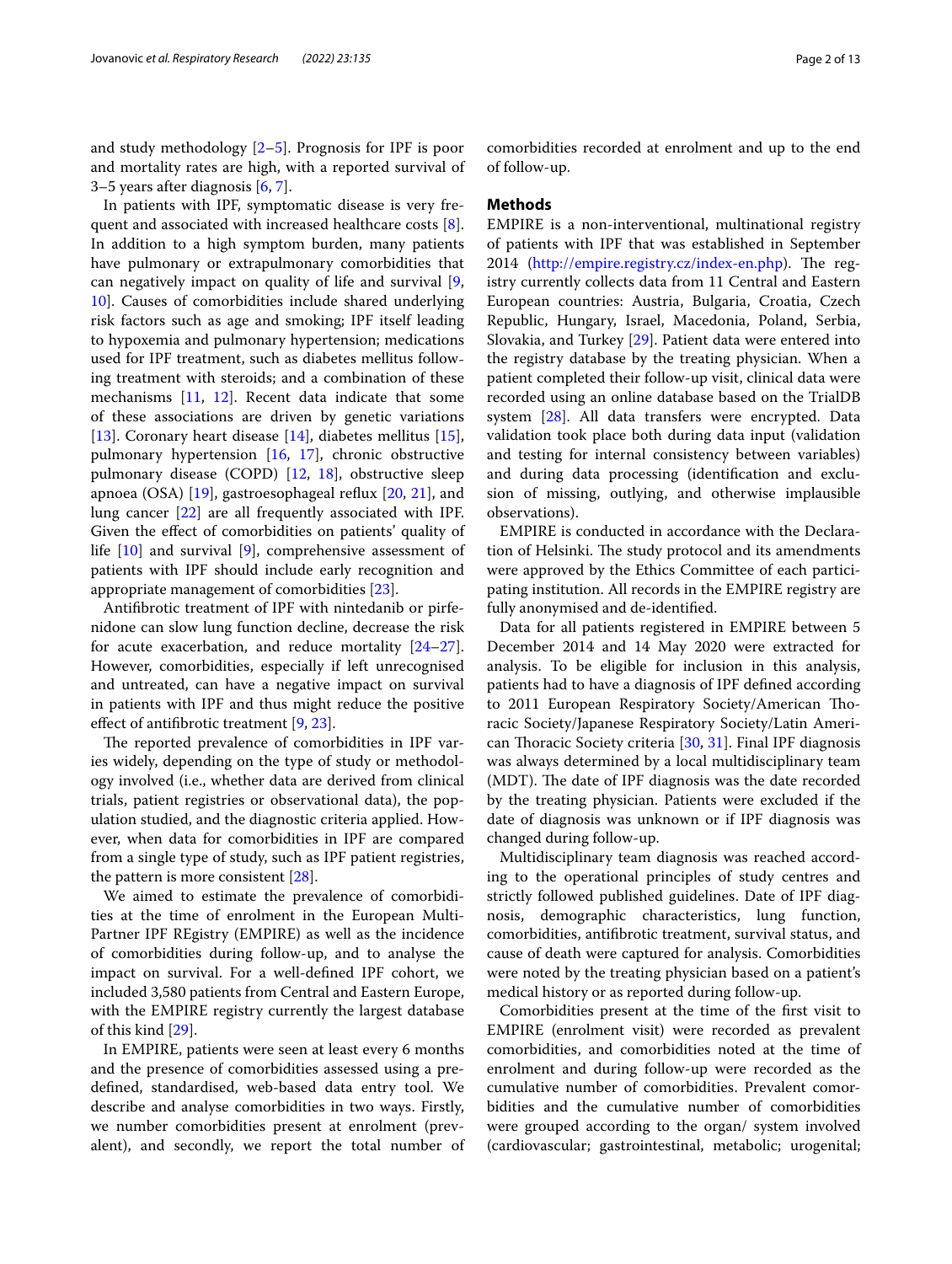pulmonary; blood and immunity; other) and classifed according to specifc disease (e.g., arterial hypertension, coronary heart disease, pulmonary hypertension). For survival analyses, patients were categorised according to the number of comorbidities (0, 1, 2, 3, and  $\geq$  4) as present at enrolment (prevalent), and as from enrolment to the end of follow-up (cumulative number).

Treatment of IPF with antifbrotics (pirfenidone or nintedanib) was recorded by the treating physician. Cause of death was recorded by the treating physician and then categorised centrally.

#### **Statistical methods**

Characteristics of patients from the time of enrolment in the registry and up to the end of follow-up are reported. Continuous variables are presented as median (5th and 95th percentile), and categorical outcomes are described by absolute and relative frequencies. The Kruskal–Wallis test was used for continuous data, and the maximumlikelihood chi-squared test was used for categorical data. For survival analyses, survival time was defned as the time between date of enrolment and date of death, loss to follow-up, or the end of follow-up defned by data analysis (i.e., 14 May 2020), whichever was earliest.

To analyse survival, Kaplan–Meier graphs were derived, and log-rank tests used to assess the diference between survival curves according to the number of comorbidities. For multiple comparisons, a Bonferroni correction was used to assess the diference between groups of patients. The association between the number of comorbidities (0 vs 1, 0 vs 2, 0 vs 3, and 0 vs  $\geq$  4) and survival was further described using Cox proportional hazards models; both unadjusted and adjusted (for gender, age, smoking status and forced vital capacity [FVC] % predicted at enrolment) estimates are presented. Statistical signifcance was set at *P*<0.05.

## **Results**

### **Study population**

As of 14 May 2020, data from the EMPIRE registry were available for 3580 patients with an MDT-diagnosis of IPF; of those, 3286 (91.8%) had a high-resolution computed tomography scan, and 798 (22.3%) underwent lung biopsy (Table [1](#page-3-0)).

Data originated from 11 countries, with patients from the Czech Republic accounting for one-third  $(n=1174;$ 32.8%) of the analysis population. At the time of analysis, 949/3580 (26.5%) patients had died and 451 (12.6%) had observations censored before the end of follow-up; of these, 331 were lost to follow-up; 73 underwent lung transplantation; and 47 were censored for other, unspecifed reasons. Patient characteristics at enrolment are pre-sented in Table [1.](#page-3-0) Median (5th–95th percentile) age at registry enrolment was 69 (53–82) years, and more than two-thirds of patients (70.7%) were male.

## **Comorbidities at enrolment and during follow‑up**

At the time of enrolment, most patients (91.3%) had at least one comorbidity, 56.4% had at least three, and more than one-third (37.8%) had at least four comorbidities. The number of comorbidities increased with age, as expected. Median follow-up time was 13.8 months (5th– 95th percentile 0.0–58.3 months).

Most patients (73.9%) had a cardiovascular type of comorbidity recorded either at baseline or during follow-up. The most common disease-specific comorbidities were arterial hypertension (53.0%), diabetes mellitus (24.0%), hyperlipidaemia (23.5%), coronary heart disease (23.3%), and gastroesophageal refux (21.1%) (Table [2](#page-4-0)). Less common, but still affecting≥5–<10% of patients, were comorbidities including cancer other than lung cancer, depression, thyroid disease, respiratory infection, obesity, COPD, embolism and heart attack (Table [2](#page-4-0)).

The frequency of comorbidities varied considerably between countries (Table [2](#page-4-0); Additional fle [1](#page-10-0): Fig. S1). Data for each individual country are presented in Additional fle [1](#page-10-0): Figs. S1–7).

#### **Survival outcomes**

Up to the end of 5 years of follow-up, 949 patients had died (Table  $3$ ). The most frequently reported cause of death was IPF-related respiratory failure (54.6%), followed by acute exacerbation of IPF (9.5%). Causes of death not considered IPF-related included cardiovascular disease (heart failure, cardiac arrest, stroke; 11.1%), pneumonia (4.9%), lung cancer (3.9%), other malignancy (2.7%) and other causes (3.5%). In total, comorbidityrelated death was evidenced in at least 26.1% of cases, while cause of death was unknown in 9.8%.

Some associated disorders recorded at initial visit were associated with signifcantly increased risk of death in comparison with patients with no comorbidities (adjusted hazard ratio [HR]): namely pulmonary hypertension (1.93, *P*<0.001), stroke (2.17, *P*<0.001), respiratory infection (3.20, *P*=0.031), emphysema (2.08, *P*<0.001), lung cancer (3.39, *P*<0.001), and obesity (1.92, *P*=0.001). Patients with gastroesophageal refux had slightly lower risk of death, with a borderline statistical signifcance (0.70, *P*=0.043) (Table [4\)](#page-6-0).

The presence of multiple comorbidities at enrolment was associated with signifcantly worse survival (logrank test  $P=0.007$ ) (Fig. [1A](#page-7-0)); and both Kaplan–Meier curves and Cox proportional hazards analysis indicated a dose–response-like relationship. In unadjusted Cox proportional hazards models, presence of≥4 comorbidities at baseline compared with no comorbidity was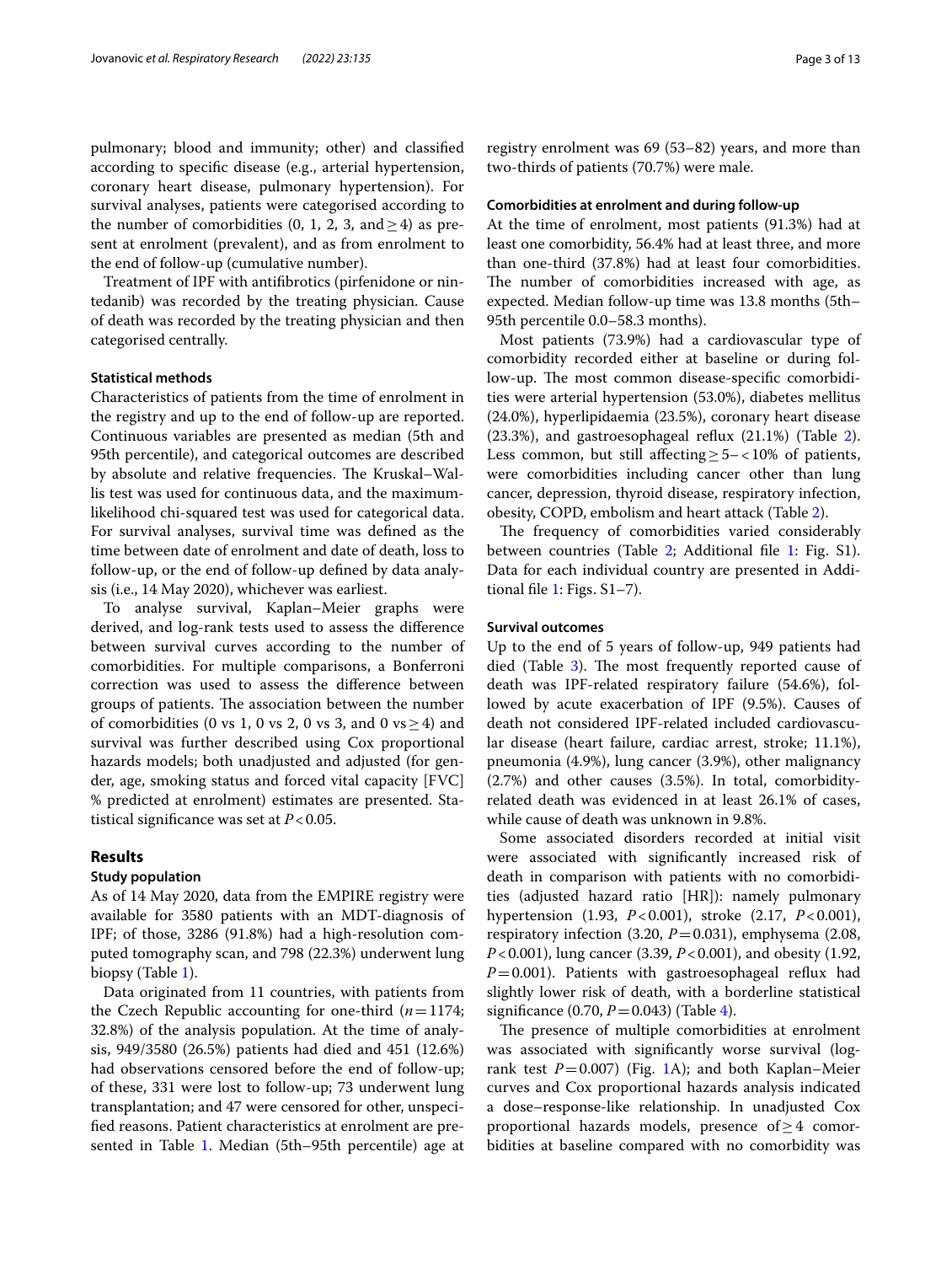# <span id="page-3-0"></span>**Table 1** Baseline characteristics of patients with IPF according to the number of comorbidities at enrolment

|                                                                                 | <b>Total</b><br>$(N = 3580)$      | Number of comorbidities at enrolment |                                   |                                   |                                   |                                   | P-value <sup>a</sup> |
|---------------------------------------------------------------------------------|-----------------------------------|--------------------------------------|-----------------------------------|-----------------------------------|-----------------------------------|-----------------------------------|----------------------|
|                                                                                 |                                   | 0<br>$(n=310)$                       | 1<br>$(n = 581)$                  | $\overline{2}$<br>$(n=670)$       | 3<br>$(n=667)$                    | $\geq 4$<br>$(n=1352)$            |                      |
| Sex, n (%)                                                                      |                                   |                                      |                                   |                                   |                                   |                                   |                      |
| Female                                                                          | 1050 (29.3)                       | 93 (30.0)                            | 168 (28.9)                        | 226 (33.7)                        | 203 (30.4)                        | 360 (26.6)                        | 0.022                |
| Male                                                                            | 2530 (70.7)                       | 217 (70.0)                           | 413 (71.1)                        | 444 (66.3)                        | 464 (69.6)                        | 992 (73.4)                        |                      |
| Age at enrolment, years<br>(median, 5th; 95th percentile)                       | 69 (53;82)                        | 64 (45;78)                           | 67 (51;82)                        | 69 (53;82)                        | 69 (55;81)                        | 71 (58;83)                        | < 0.001              |
| Time from diagnosis to enrol-<br>ment, months (median, 5th;<br>95th percentile) | 0.46(0.0;63.3)                    | 0.49(0.00;73.67)                     | 0.03(0.00;46.43)                  | 0.56(0.00;71.84)                  | 0.69(0.00;66.85)                  | 0.56(0.00;61.90)                  | < 0.001              |
| Median BMI, kg/m <sup>2</sup> (5; 95<br>percentile)                             | 28.0 (21.5;35.9)                  | 26.6 (21.3;32.8)                     | 27.5 (21.0;35.4)                  | 27.8 (21.4;35.9)                  | 28.4 (21.5;36.0)                  | 28.4 (21.9;36.5)                  | < 0.001              |
| Smoking, n (%)                                                                  |                                   |                                      |                                   |                                   |                                   |                                   |                      |
| Never-smoker                                                                    | 1353 (38.0)                       | 137 (45.5)                           | 254 (44.3)                        | 261 (39.0)                        | 248 (37.3)                        | 453 (33.5)                        | < 0.001              |
| Current smoker                                                                  | 169(4.7)                          | 18(6.0)                              | 31(5.4)                           | 31(4.6)                           | 34(5.1)                           | 55(4.1)                           |                      |
| Ex-smoker                                                                       | 2039 (57.3)                       | 146 (48.5)                           | 289 (50.3)                        | 377 (56.4)                        | 383 (57.6)                        | 844 (62.4)                        |                      |
| Dyspnoea (NYHA categories, %)                                                   |                                   |                                      |                                   |                                   |                                   |                                   |                      |
|                                                                                 | 361 (10.7)                        | 51 (19.0)                            | 70 (13.2)                         | 70 (11.1)                         | 75 (11.8)                         | 95(7.2)                           | < 0.001              |
| $\parallel$                                                                     | 1762 (52.1)                       | 152 (56.5)                           | 303 (57.0)                        | 347 (54.8)                        | 321 (50.5)                        | 639 (48.7)                        |                      |
| Ш                                                                               | 1183 (35.0)                       | 63 (23.4)                            | 151(28.4)                         | 194 (30.6)                        | 226 (35.5)                        | 549 (41.8)                        |                      |
| $\mathsf{IV}$                                                                   | 77(2.3)                           | 3(1.1)                               | 8(1.5)                            | 22(3.5)                           | 14(2.2)                           | 30(2.3)                           |                      |
| HRCT, n (%)                                                                     |                                   |                                      |                                   |                                   |                                   |                                   |                      |
| UIP                                                                             | 2297 (64.2)                       | 195 (62.9)                           | 374 (64.4)                        | 445 (66.4)                        | 426 (63.9)                        | 857 (63.4)                        | 0.864                |
| Possible UIP                                                                    | 862 (24.1)                        | 75 (24.2)                            | 148(25.5)                         | 155(23.1)                         | 162 (24.3)                        | 322 (23.8)                        |                      |
| Inconsistent with UIP                                                           | 127(3.5)                          | 10(3.2)                              | 21(3.6)                           | 22(3.3)                           | 24(3.6)                           | 50 (3.7)                          |                      |
| Not performed                                                                   | 294 (8.2)                         | 30 (9.7)                             | 38(6.5)                           | 48 (7.2)                          | 55 (8.2)                          | 123(9.1)                          |                      |
| Histopathology, n (%)                                                           |                                   |                                      |                                   |                                   |                                   |                                   |                      |
| UIP                                                                             | 418 (11.7)                        | 57 (18.4)                            | 74 (12.7)                         | 90 (13.4)                         | 65(9.7)                           | 132 (9.8)                         | 0.009                |
| Probable UIP                                                                    | 143(4.0)                          | 16(5.2)                              | 25(4.3)                           | 31(4.6)                           | 25(3.7)                           | 46(3.4)                           |                      |
| Possible UIP                                                                    | 119(3.3)                          | 10(3.2)                              | 18(3.1)                           | 24(3.6)                           | 20(3.0)                           | 47(3.5)                           |                      |
| Not UIP                                                                         | 118(3.3)                          | 14(4.5)                              | 24(4.1)                           | 19(2.8)                           | 22(3.3)                           | 39 (2.9)                          |                      |
| Not performed                                                                   | 2782 (77.7)                       | 213 (68.7)                           | 440 (75.7)                        | 506 (75.5)                        | 535 (80.2)                        | 1088 (80.5)                       |                      |
| Antifibrotic treatment, n (%)                                                   |                                   |                                      |                                   |                                   |                                   |                                   |                      |
| Pirfenidone                                                                     | 1098 (30.6)                       | 72 (23.2)                            | 150 (25.8)                        | 183 (27.3)                        | 220 (33.0)                        | 473 (35.0)                        | < 0.001              |
| Nintedanib                                                                      | 917(25.6)                         | 99 (31.9)                            | 169 (29.1)                        | 187 (27.9)                        | 153 (22.9)                        | 309 (22.9)                        |                      |
| Switch pirfenidone to nint-<br>edanib                                           | 165(4.6)                          | 11(3.5)                              | 20(3.4)                           | 40(6.0)                           | 36(5.4)                           | 58 (4.3)                          |                      |
| Switch nintedanib to pirfe-<br>nidone                                           | 77(2.1)                           | 7(2.3)                               | 12(2.1)                           | 12(1.8)                           | 10(1.5)                           | 36(2.7)                           |                      |
| No antifibrotic treatment                                                       | 1323 (37.0)                       | 121 (39.0)                           | 230 (39.6)                        | 248 (37.0)                        | 248 (37.2)                        | 476 (35.2)                        |                      |
| Lung function parameters,<br>median (5; 95 percentile)                          |                                   |                                      |                                   |                                   |                                   |                                   |                      |
| FVC, % predicted                                                                | 77 (45;114)                       | 73 (43;112)                          | 77 (49;116)                       | 79 (47;117)                       | 78 (45;112)                       | 75 (44;112)                       | 0.000                |
| FEV <sub>1</sub> , % predicted                                                  | 81 (48;114)                       | 79 (47;113)                          | 83 (53;122)                       | 82 (49;116)                       | 81 (49;112)                       | 79 (46;110)                       | 0.000                |
| TLC, % predicted<br>6MWD, m                                                     | 47.4 (22.2;81.5)<br>391 (165;558) | 48.0 (23.0;84.0)<br>450 (240;605)    | 48.4 (23.4;82.5)<br>420 (165;572) | 49.4 (22.7;84.8)<br>393 (170;543) | 48.2 (25.7;80.6)<br>398 (150;568) | 45.1 (21.1;77.9)<br>370 (150;525) | 0.001<br>0.000       |

6MWD 6-min walking distance, *BMI* body mass index, *EMPIRE* European Multipartner IPF REgistry, *FEV<sub>1</sub>* forced expiratory volume in 1 s, *FVC* forced vital capacity, *HRCT* high-resolution computed tomography, *IPF* idiopathic pulmonary fbrosis, *ML* maximum likelihood, *NYHA* New York Heart Association functional classifcation, *TLC* total lung capacity, *UIP* usual interstitial pneumonia

a Statistical significance tested by Kruskal–Wallis test for continuous parameters and by ML chi-square for categorical variables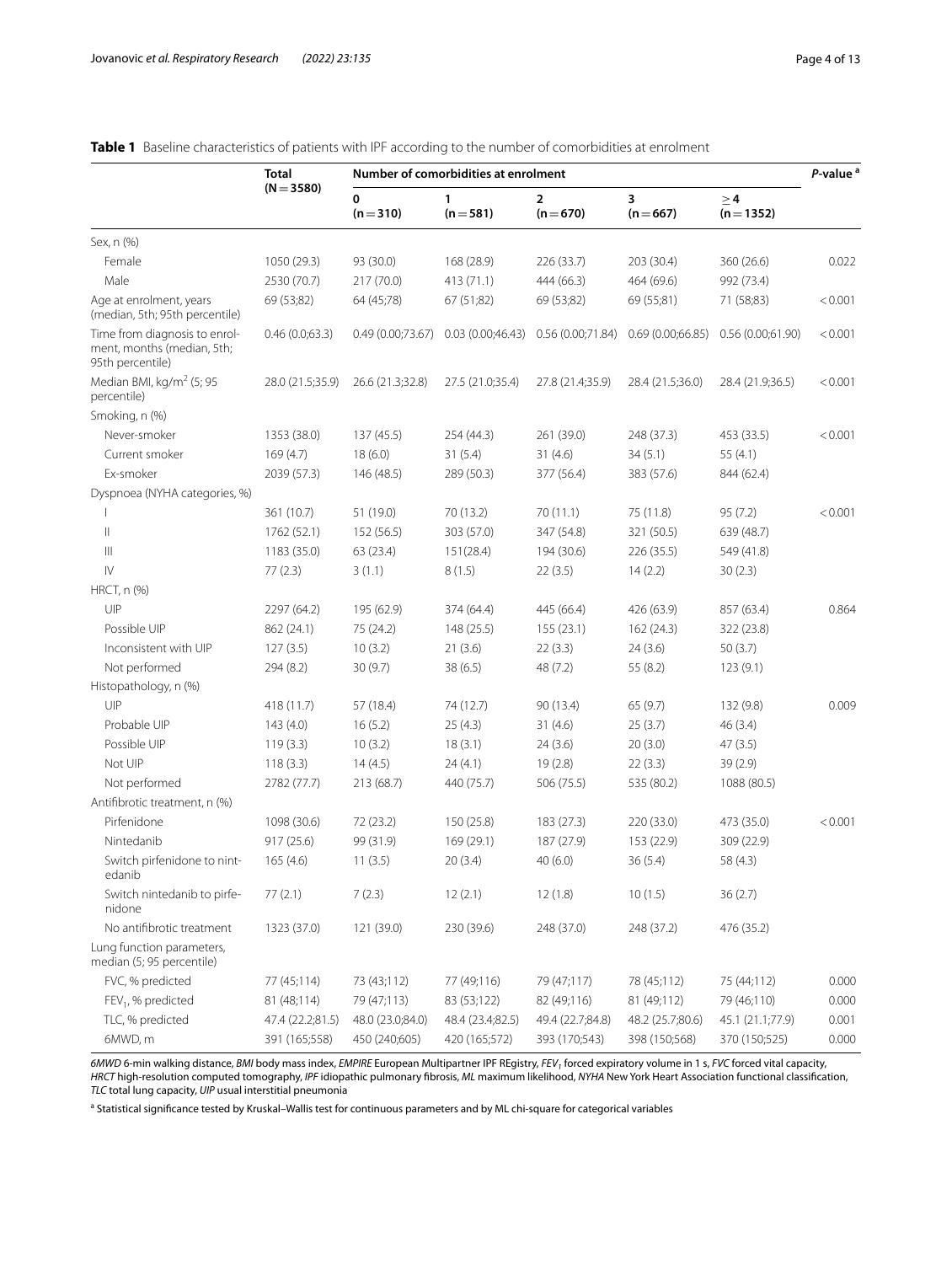## **Prevalence Incidence Comorbidity Patients, n (%) (N**=**3580) Range across participating countries, % Patients, n (%) (N**=**3580) Range across participating countries, %** Cardiovascular 2646 (73.9) 66.6–82.4 2377 (66.4) 53.3–82.4 Arterial hypertension 1896 (53.0) 42.5–64.7 1645 (45.9) 33.2–64.7 Coronary heart disease 834 (23.3) 8.5–35.8 691 (19.3) 7.8–33.3 Pulmonary hypertension 418 (11.7) 4.4–40.4 362 (10.1) 4.0–40.4 Arrhythmias 378 (10.6) 3.9–23.5 344 (9.6) 2.6–23.5 Heart attack 213 (5.9) 0.0–11.8 190 (5.3) 0.0–11.8 190 (5.3) 0.0–11.4 Embolism 199 (5.6) 0.0–10.1 177 (4.9) 0.0–8.9 Stroke 156 (4.4) 0.0–10.3 140 (3.9) 0.0–10.3 Valve disease 154 (4.3) 154 (4.3) 0.3–11.8 135 (3.8) 0.0–11.8 Ischaemic disease of the lower limbs 82 (2.3) 0.0–4.3 74 (2.1) 0.0–3.7 Cardiomyopathy 0.0–5.9 44 (1.2) 0.0–6.5 38 (1.1) 0.0–5.9 Other 380 (10.6) 3.9–16.3 317 (8.9) 3.5–15.6 Pulmonary 1396 (39.0) 5.9–68.5 1065 (29.7) 5.9–58.7 Emphysema 365 (10.2) 0.0–40.6 125 (3.5) 0.0–26.9 Tuberculosis 243 (6.8) 0.0–29.6 63 (1.8) 0.0–4.3 COPD 235 (6.6) 0.0–22.1 210 (5.9) 0.0–21.2 Respiratory infection 231 (6.5) 0.0–12.5 229 (6.4) 0.0–12.4 Respiratory insufficiency 230 (6.4) 0.0–21.2 194 (5.4) 0.0–21.2 0.0–21.2 Asthma 160 (4.5) 0.0–9.6 127 (3.5) 0.0–7.8 0.0–7.8 Lung cancer 128(3.6) 0.9–7.4 93 (2.6) 0.9–6.7 Pneumonia 116 (3.2) 0.0–6.7 104 (2.9) 0.0–6.5 Obstructive sleep apnoea 99 (2.8) 0.0–17.1 92 (2.6) 0.0–16.7 Other 2006 10.0–6.5 246 (6.9) 0.0–17.6 160 (4.5) 0.0–6.5 Gastrointestinal/metabolic 2119 (59.2) 28.1–92.3 1839 (51.4) 27.5–88.6 Diabetes mellitus 860 (24.0) 15.2–37.0 762 (21.3) 14.2–36.6 Hyperlipidaemia 843 (23.5) 0.0–72.8 720 (20.1) 0.0–67.9 Gastroesophageal reflux 755 (21.1) 8.5–54.8 639 (17.8) 8.4–51.0 Thyroid diseases 255 (7.1) 0.0–15.0 224 (6.3) 0.0–13.8 Obesity 208 (5.8) 0.0–34.1 144 (4.0) 0.0–30.1 Hepatopathy 125 (3.5) 0.0–10.2 109 (3.0) 0.0–8.9 Other 556 (15.5) 7.2–29.7 489 (13.7) 6.4–29.7 Urogenital 665 (18.6) 0.0–45.1 591 (16.5) 0.0–44.3 Prostatic hypertrophy **432 (12.1)** 0.0–24.8 385 (10.8) 0.0–24.0 Nephropathy 129 (3.6) 0.0–15.9 115 (3.2) 0.0–15.9 Other 147 (4.1) 0.0–15.0 134 (3.7) 0.0–14.6 Blood and immunity 229 (6.4) 0.0–15.4 187 (5.2) 0.0–15.4 Haematopoietic disorders 63 (1.8) 63 (1.8) 0.0–4.5 54 (1.5) 0.0–4.5 Allergy 6.0–2.5 (1.4) 51 (1.4) 0.0–2.6 37 (1.0) 0.0–2.5 (1.9) Immunodefciency 9 (0.3) 0.0–0.9 8 (0.2) 0.0–0.9 Other 2012 118 (3.3) 0.0–11.0 0.0–11.0 97 (2.7) 0.0–11.0 Other 1578 (44.1) 17.6–79.3 1371 (38.3) 17.6–76.4 Osteoporosis 485 (13.5) 0.0–23.2 438 (12.2) 0.0–22.0 Solid tumour (excluding C34) 304 (8.5) 2.6–25.2 261 (7.3) 0.0–24.4 Depression 287(8.0) 0.0–31.3 251 (7.0) 0.0–30.5 Psoriasis 63 (1.8) 63 (1.8) 0.0–6.9 54 (1.5) 0.0–6.9 54 (1.5) 0.0–6.5

## <span id="page-4-0"></span>**Table 2** Comorbidities in patients with IPF from the EMPIRE Registry

*C34* malignant neoplasm of bronchus and lung, *COPD* chronic obstructive pulmonary disease, *EMPIRE* European Multipartner IPF REgistry, *IPF* idiopathic pulmonary fbrosis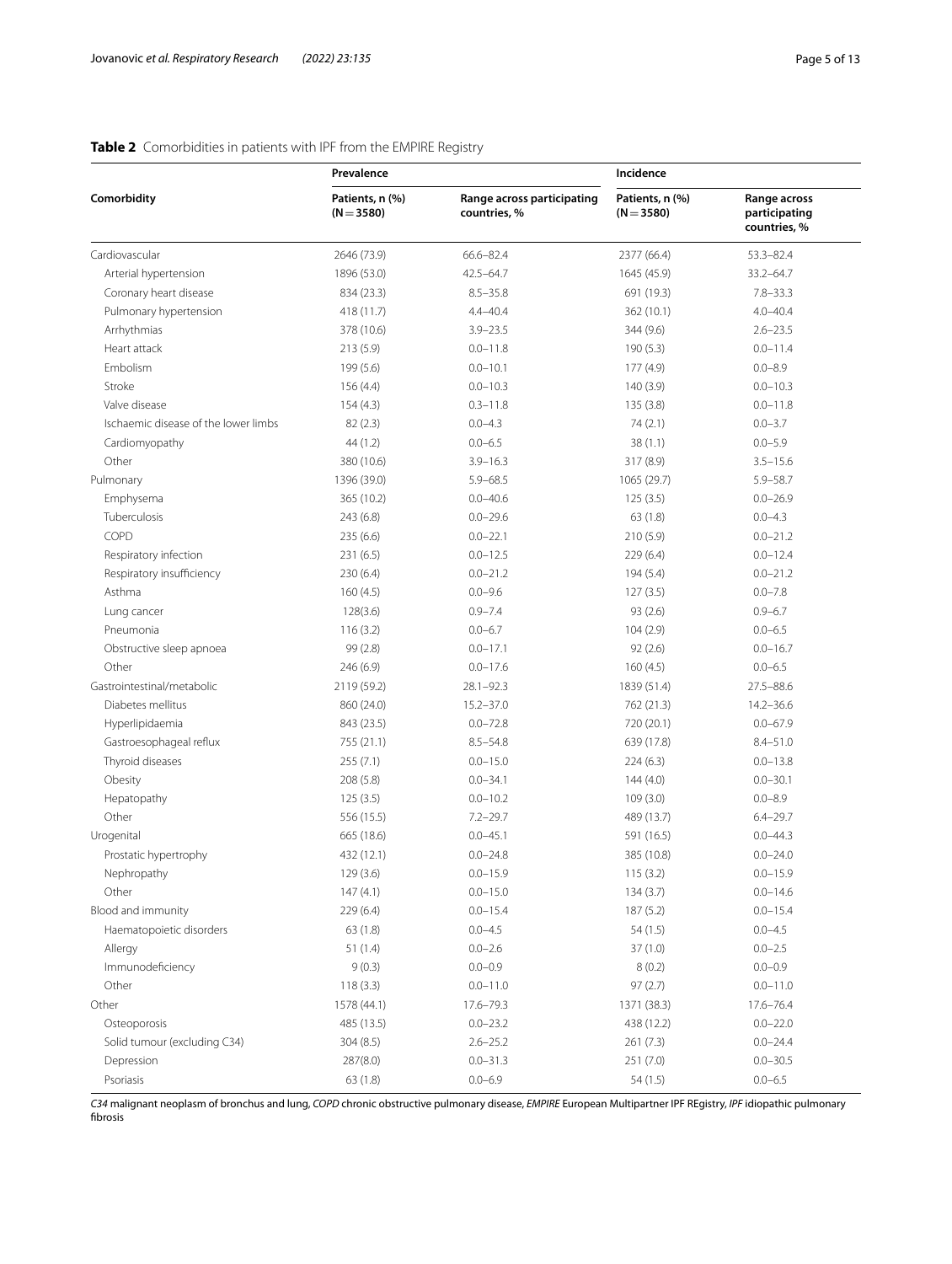<span id="page-5-0"></span>**Table 3** Causes of death in patients with IPF in the EMPIRE registry

| Cause of death, n (%)                      | <b>Patients</b><br>$(n=939)$ | Antifibrotic<br>treatment<br>$(n=521)$ | No<br>antifibrotic<br>treatment<br>$(n=418)$ |
|--------------------------------------------|------------------------------|----------------------------------------|----------------------------------------------|
| Progression of IPF; respiratory<br>failure | 513 (54.6)                   | 274 (52.6)                             | 239 (57.2)                                   |
| Acute exacerbation of IPF                  | 89 (9.5)                     | 58 (11.1)                              | 31 (7.4)                                     |
| Heart failure                              | 51(5.4)                      | 36(6.9)                                | 15(3.6)                                      |
| Pneumonia                                  | 46 (4.9)                     | 22(4.2)                                | 24(5.7)                                      |
| Rhythmic disorder; cardiac<br>arrest       | 44 (4.7)                     | 25(4.8)                                | 19 (4.5)                                     |
| Lung cancer                                | 37(3.9)                      | 17(3.3)                                | 20(4.8)                                      |
| Other primary malignancy                   | 25(2.7)                      | 15(2.9)                                | 10(2.4)                                      |
| Stroke                                     | 9(1.0)                       | 3(0.6)                                 | 6(1.4)                                       |
| Other                                      | 33(3.5)                      | 20(3.8)                                | 13(3.1)                                      |
| Unknown                                    | 92 (9.8)                     | 51 (9.8)                               | 41 (9.8)                                     |

*EMPIRE* European Multipartner IPF REgistry, *IPF* idiopathic pulmonary fbrosis

associated with an unadjusted 51% increased risk of death  $(P=0.004)$ ; following adjustment for gender, age, and FVC at baseline, the risk was  $44\%$  ( $P=0.021$ ).

Median overall survival was 52.1 months for the whole cohort. Median overall survival was not reached for those patients with no comorbidities at enrolment, whereas it was 58.9 months for those with 1 comorbidity, and 56.6, 47.2 and 45.5 months in patients with 2, 3 and  $\geq$  4 comorbidities, respectively (Fig.  $1A$ ). The 5-year overall probability of survival was 53.7% (95% confidence interval [CI] 40.8–64.9) in patients with no comorbidities, whereas it was 48.4% (39.3–56.9) in those with a 1 comorbidity, and 47.0% (38.4–55.2), 43.8% (36.6–50.9) and 41.1% (35.8– 46.0) in patients with 2, 3 and  $>$  4 comorbidities respectively at enrolment.

The cumulative number of comorbidities (those recorded at enrolment and during follow-up combined) was not associated with survival (log-rank test  $P=0.216$ ); in addition, neither the unadjusted nor adjusted HR analysis indicated a dose–response-like relationship (Fig. [1](#page-7-0)B).

During 5 years of follow-up nearly two-thirds of patients (2,257/3,580; 63.0%) had received antifbrotic treatment with pirfenidone and/or nintedanib. Median (5th; 95th percentile) duration of antifbrotic treatment was 10.3 (0.9; 45.3) months (Additional fle [1](#page-10-0): Table S1). Median overall survival was 66.3 months for patients receiving antifbrotic treatment and 36.0 months for those not receiving antifbrotic treatment. Survival analysis of patients receiving antifbrotic treatment indicated a signifcantly diferent survival according to the number of comorbidities at enrolment (log-rank test *P*<0.001) (Fig. [2](#page-8-0)A). Cox proportional hazards models also indicated increased risk of death in parallel with the number of comorbidities. In patients receiving antifbrotic treatment, median overall survival was not reached for those with none, 1, or 2 comorbidities, whereas it was 57.8 and 59.0 months for those with 3 or≥4 comorbidities, respectively (Fig. [2](#page-8-0)A). In patients not receiving antifbrotic treatment, no association between survival and number of comorbidities was seen (log-rank test *P*=0.995) (Fig. [2](#page-8-0)B).

# **Discussion**

#### **Main fndings**

The multinational EMPIRE registry includes patients with IPF managed in real-world settings across 11 countries of Central and Eastern Europe. In this analysis of 3,580 patients in the registry (2014–2020), the median number of comorbidities at enrolment was three, and a greater number of comorbidities was associated with signifcantly worse survival, resulting in a 41% increased risk of death for those with four or more comorbidities at baseline.

Analysis of patients receiving antifbrotic treatment indicated comparable diferences in survival according to the number of comorbidities at enrolment (42% increased risk of death associated with four or more comorbidities).

## **Comparison of reported comorbidities**

Multimorbidity is known to be common in patients with IPF  $[12, 17, 21, 32]$  $[12, 17, 21, 32]$  $[12, 17, 21, 32]$  $[12, 17, 21, 32]$  $[12, 17, 21, 32]$  $[12, 17, 21, 32]$  $[12, 17, 21, 32]$  $[12, 17, 21, 32]$  and, in agreement with published data, the majority of patients in the EMPIRE registry had at least one comorbidity. It is widely accepted that the risk of comorbidities such as arterial hypertension, coronary artery disease, lung cancer or osteoporosis increases with age, and this was confrmed in our study. Few studies provide detailed information on the number of comorbidities, and those have usually shown that multimorbidity is very common, especially in older IPF populations [\[12,](#page-11-9) [33\]](#page-12-15), as reported in EMPIRE. Similarly, an analysis of 272 patients with IPF from a tertiary referral centre in Germany found that 89% had at least one comorbidity, and 30% had four or more comorbidities [[9\]](#page-11-6). In another retrospective single-centre cohort of 352 patients with IPF, 79.3% had  $\geq$  1 comorbidities and 47.2% had  $>$  2 comorbidities [[34\]](#page-12-16).

The most frequently reported comorbidities in the EMPIRE registry were arterial hypertension, diabetes mellitus, hyperlipidaemia, coronary heart disease and, gastroesophageal refux. Other registries have found similar patterns of comorbidities in IPF, but with sometimes strikingly diferent prevalence (Additional fle [1:](#page-10-0) Fig. S8)  $[9, 16, 21, 35-38]$  $[9, 16, 21, 35-38]$  $[9, 16, 21, 35-38]$  $[9, 16, 21, 35-38]$  $[9, 16, 21, 35-38]$  $[9, 16, 21, 35-38]$  $[9, 16, 21, 35-38]$  $[9, 16, 21, 35-38]$  $[9, 16, 21, 35-38]$ . Publication of a systematic review of 126 clinical trials involving patients with IPF [[12](#page-11-9)] has enabled comparisons to be made between highly scrutinised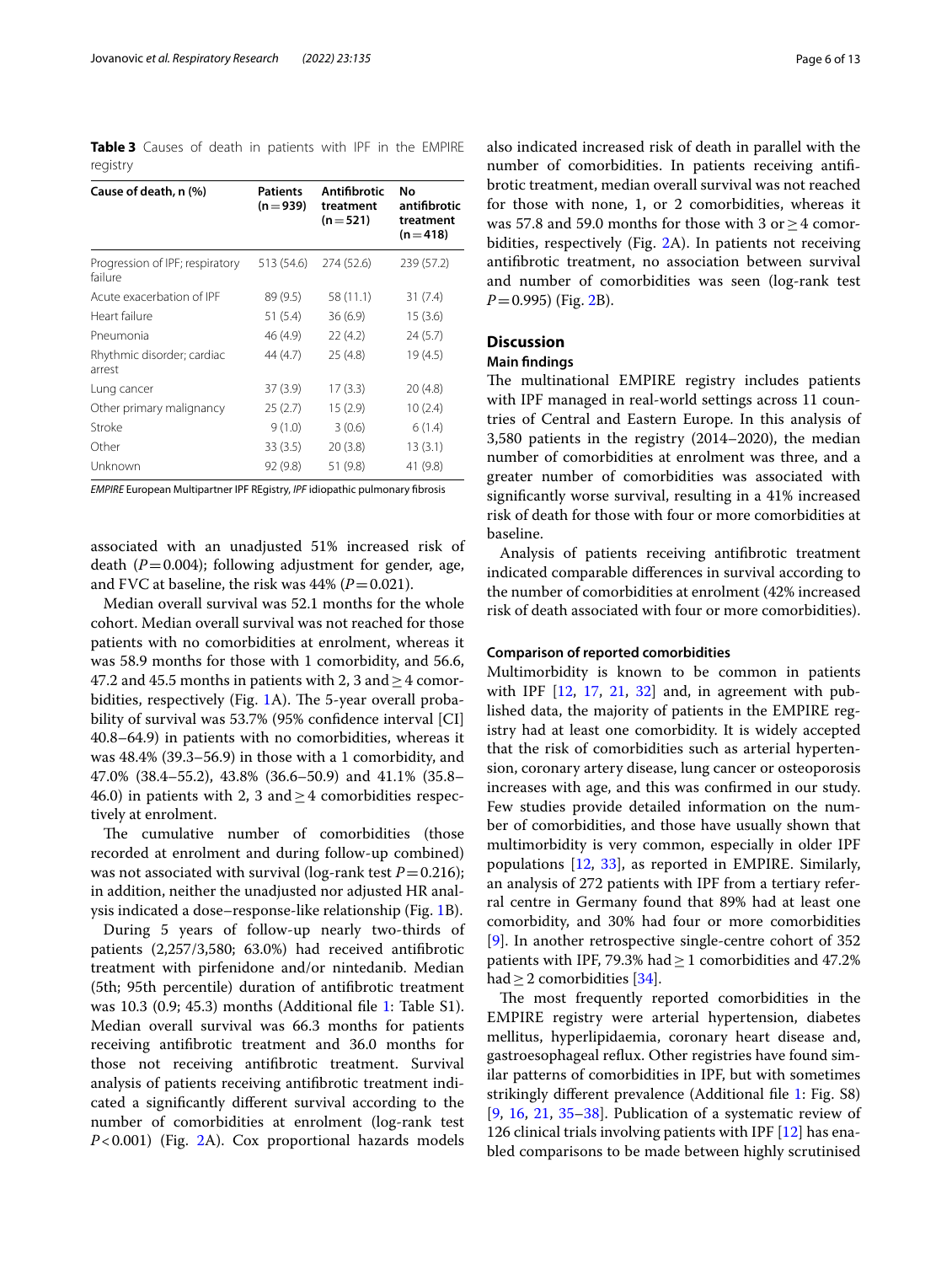| Comorbidity                          | <b>HR</b><br>(95% CI) | P-value <sup>a</sup> | <b>Adjusted HR</b><br>$(95\%$ CI) <sup>b</sup> | P-value <sup>a</sup> |
|--------------------------------------|-----------------------|----------------------|------------------------------------------------|----------------------|
| Cardiovascular                       | 1.41 (1.08;1.844)     | 0.012                | 1.07 (0.794;1.437)                             | 0.664                |
| Arterial hypertension                | 1.29 (0.98;1.694)     | 0.068                | 0.96 (0.705;1.294)                             | 0.766                |
| Coronary heart disease               | 1.58 (1.18;2.116)     | 0.002                | 0.98(0.695;1.387)                              | 0.915                |
| Pulmonary hypertension               | 2.88 (2.11;3.929)     | < 0.001              | 1.93 (1.365;2.726)                             | < 0.001              |
| Arrhythmias                          | 1.50 (1.07;2.099)     | 0.017                | 1.16 (0.754;1.772)                             | 0.506                |
| Heart attack                         | 1.69 (1.17;2.458)     | 0.005                | 1.19 (0.760;1.850)                             | 0.453                |
| Embolism                             | 1.43 (0.94;2.174)     | 0.092                | 1.12 (0.683;1.851)                             | 0.646                |
| Stroke                               | 1.43 (0.92;2.223)     | 0.113                | 2.17 (1.485;3.158)                             | < 0.001              |
| Valve disease                        | 1.40 (0.93;2.107)     | 0.104                | 0.87(0.531;1.426)                              | 0.581                |
| Ischaemic disease of the lower limbs | 1.01(0.55;1.837)      | 0.985                | 0.70(0.336;1.437)                              | 0.326                |
| Cardiomyopathy                       | 0.95(0.41;2.210)      | 0.903                | 0.42(0.154;1.166)                              | 0.096                |
| Other                                | 1.42 (1.00;1.999)     | 0.049                | 1.05 (0.681;1.604)                             | 0.840                |
| Pulmonary                            | 1.84 (1.39;2.424)     | < 0.001              | 1.26 (0.925;1.714)                             | 0.142                |
| Respiratory infection                | 4.95 (1.95;12.541)    | 0.001                | 3.20 (1.113;9.172)                             | 0.031                |
| COPD                                 | 1.33 (0.92;1.927)     | 0.125                | 0.92 (0.598;1.408)                             | 0.695                |
| Respiratory insufficiency            | 3.49 (2.36;5.146)     | < 0.001              | 1.43 (0.901;2.267)                             | 0.129                |
| Asthma                               | 0.94(0.60;1.463)      | 0.771                | 1.05 (0.635;1.750)                             | 0.839                |
| Emphysema                            | 2.54 (1.88;3.434)     | < 0.001              | 2.08 (1.599;2.710)                             | < 0.001              |
| Pneumonia                            | 1.91 (0.94;3.860)     | 0.074                | 1.61 (0.918;2.815)                             | 0.097                |
| Lung cancer                          | 5.04 (3.38;7.510)     | < 0.001              | 3.39 (2.113;5.447)                             | < 0.001              |
| Obstructive sleep apnoea             | 0.87(0.45;1.663)      | 0.665                | 0.56(0.278;1.133)                              | 0.107                |
| Tuberculosis                         | 1.65 (1.19;2.285)     | 0.003                | 1.04(0.717;1.517)                              | 0.827                |
| Other                                | 3.40 (2.41;4.807)     | < 0.001              | 1.85 (1.258;2.730)                             | 0.002                |
| Gastrointestinal/metabolic           | 1.28 (0.97;1.676)     | 0.080                | 1.01 (0.746;1.364)                             | 0.957                |
| Diabetes mellitus                    | 1.29 (0.96;1.727)     | 0.095                | 0.93 (0.667;1.300)                             | 0.674                |
| Hyperlipidaemia                      | 1.08 (0.80;1.452)     | 0.626                | 0.79(0.562;1.101)                              | 0.162                |
| Gastroesophageal reflux              | 0.79(0.58;1.087)      | 0.148                | 0.70(0.490;0.989)                              | 0.043                |
| Obesity                              | 1.45 (1.00;2.109)     | 0.050                | 1.92 (1.294;2.860)                             | 0.001                |
| Thyroid diseases                     | 1.05 (0.72;1.530)     | 0.811                | 1.02 (0.631;1.656)                             | 0.930                |
| Hepatopathy                          | 1.00 (0.62;1.574)     | 0.964                | 0.71(0.419;1.210)                              | 0.209                |
| Other                                | 1.37 (0.99;1.900)     | 0.058                | 0.91 (0.626;1.328)                             | 0.629                |
| Urogenital                           | 1.19 (0.87;1.619)     | 0.270                | 0.82 (0.564;1.202)                             | 0.314                |
| Prostatic hypertrophy                | 1.18 (0.85;1.650)     | 0.321                | 0.76 (0.491;1.179)                             | 0.222                |
| Nephropathy                          | 1.82 (1.17;2.809)     | 0.007                | 1.01 (0.596;1.720)                             | 0.964                |
| Other                                | 1.06 (0.63;1.781)     | 0.837                | 0.75 (0.420;1.350)                             | 0.341                |
| Blood and immunity                   | 1.65 (1.14;2.396)     | 0.008                | 1.35 (0.883;2.051)                             | 0.168                |
| Haematopoietic disorders             | 1.29 (0.75;2.206)     | 0.352                | 0.99 (0.509;1.925)                             | 0.976                |
| Allergy                              | 1.59 (0.87;2.904)     | 0.135                | 1.12 (0.573;2.184)                             | 0.742                |
| Immunodeficiency                     | 0.92(0.13, 6.696)     | 0.937                | 1.26 (0.171;9.298)                             | 0.820                |
| Other                                | 1.67 (1.02;2.756)     | 0.043                | 1.66 (0.966;2.841)                             | 0.067                |
| Other disease                        | 1.21 (0.92;1.603)     | 0.178                | 0.97 (0.711;1.333)                             | 0.868                |
| Osteoporosis                         | 1.03 (0.74;1.440)     | 0.850                | 0.85(0.571;1.272)                              | 0.435                |
| Solid tumor (exc. C34)               | 0.97(0.68;1.395)      | 0.888                | 0.79(0.511;1.236)                              | 0.307                |
| Depression                           | 1.44 (0.98;2.118)     | 0.062                | 1.08 (0.708;1.643)                             | 0.725                |
| Psoriasis                            | 0.86 (0.45;1.637)     | 0.642                | 0.72 (0.361;1.445)                             | 0.358                |

# <span id="page-6-0"></span>**Table 4** Association between selected comorbidities (at enrolment) and mortality

*C34* malignant neoplasm of bronchus and lung, *CI* confdence interval, *COPD* chronic obstructive pulmonary disease, *FVC* forced vital capacity, *HR* hazard ratio, *NYHA* New York Heart Association functional classifcation

<sup>a</sup>  $P$  < 0.05 indicates significantly increased risk of death

<sup>b</sup> Adjusted for gender, age, smoking status and FVC% predicted at enrolment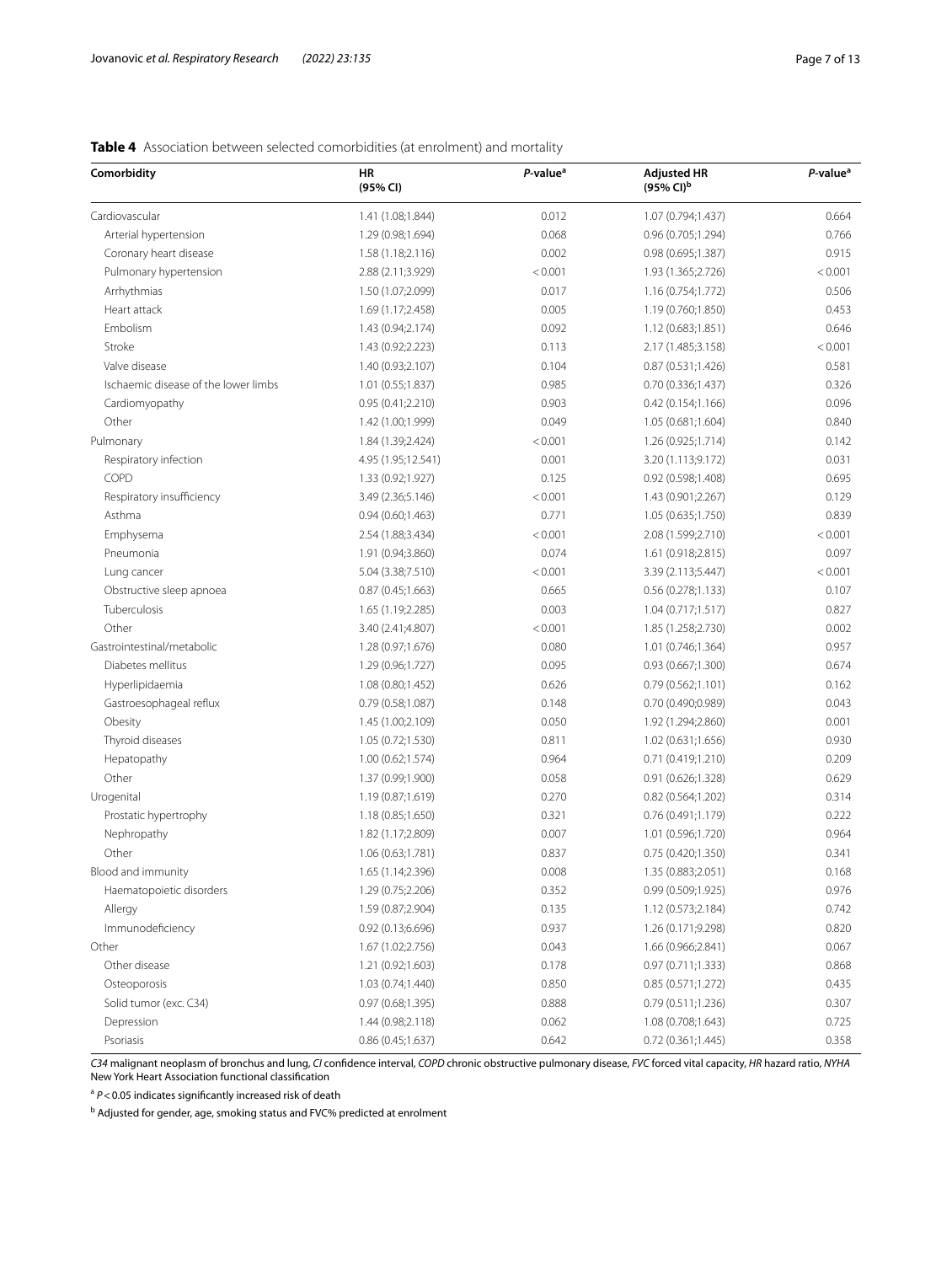

<span id="page-7-0"></span>clinical trial populations and real-world patients from IPF registries  $[9, 16, 21, 35, 36]$  $[9, 16, 21, 35, 36]$  $[9, 16, 21, 35, 36]$  $[9, 16, 21, 35, 36]$  $[9, 16, 21, 35, 36]$  $[9, 16, 21, 35, 36]$  $[9, 16, 21, 35, 36]$  $[9, 16, 21, 35, 36]$  $[9, 16, 21, 35, 36]$ . The reported prevalence of comorbidities may difer, but almost all comorbidities listed are more common in clinical trial populations than in eight diferent registries, including EMPIRE (Addi-tional file [1:](#page-10-0) Fig.  $S8$ ) [\[9](#page-11-6), [16](#page-12-0), [21,](#page-12-5) [35–](#page-12-17)[38](#page-12-18)]. This suggests that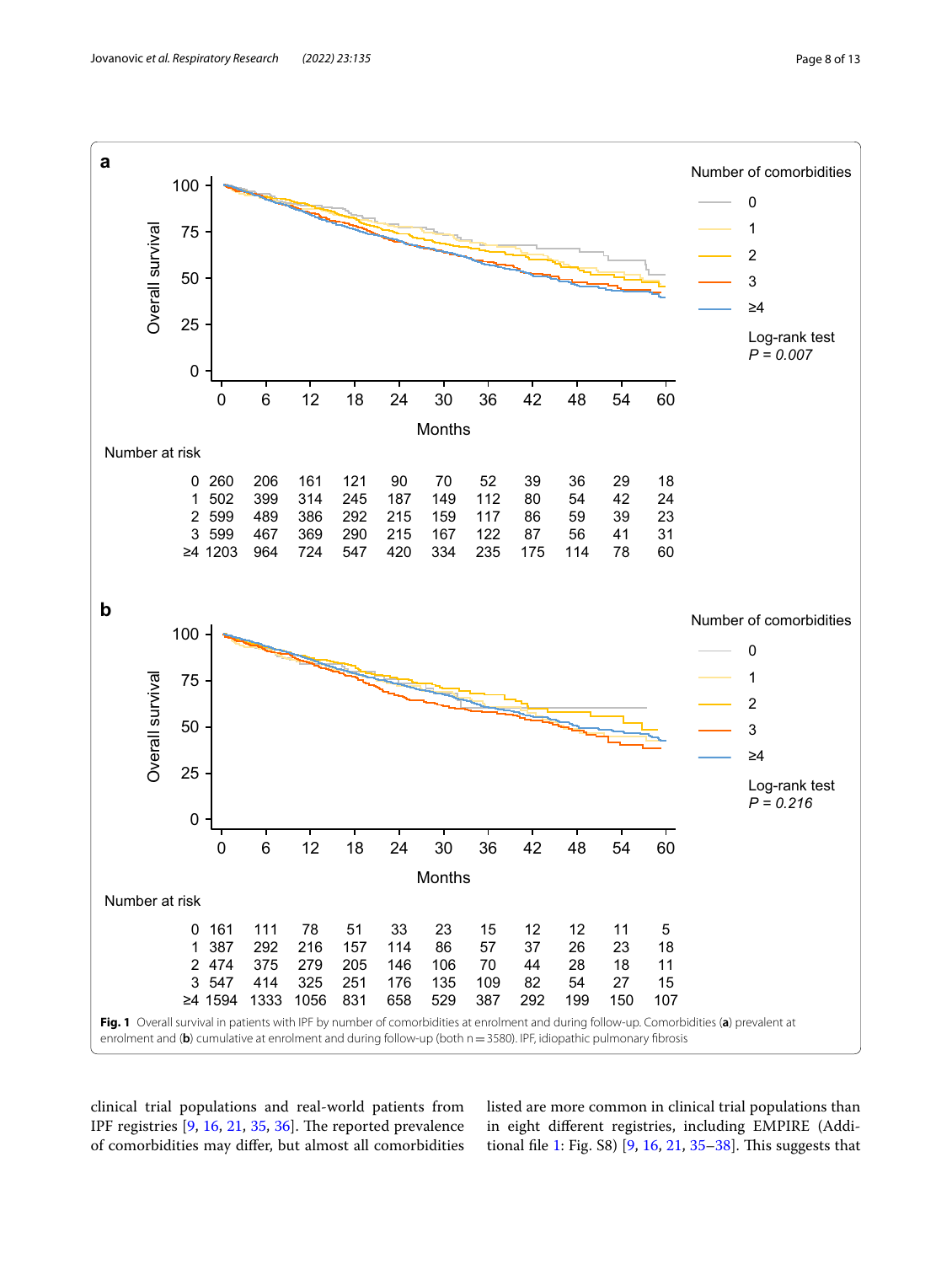

<span id="page-8-0"></span>comorbidities are routinely and substantially underrecognised in clinical practice. Signifcant diferences in reported comorbidities may be related to the type of

study performed, which included retrospective analyses of single-centre experiences [[9,](#page-11-6) [35](#page-12-17)], prospective or retrospective analyses of national registries [\[21](#page-12-5), [36](#page-12-19), [39](#page-12-20)] and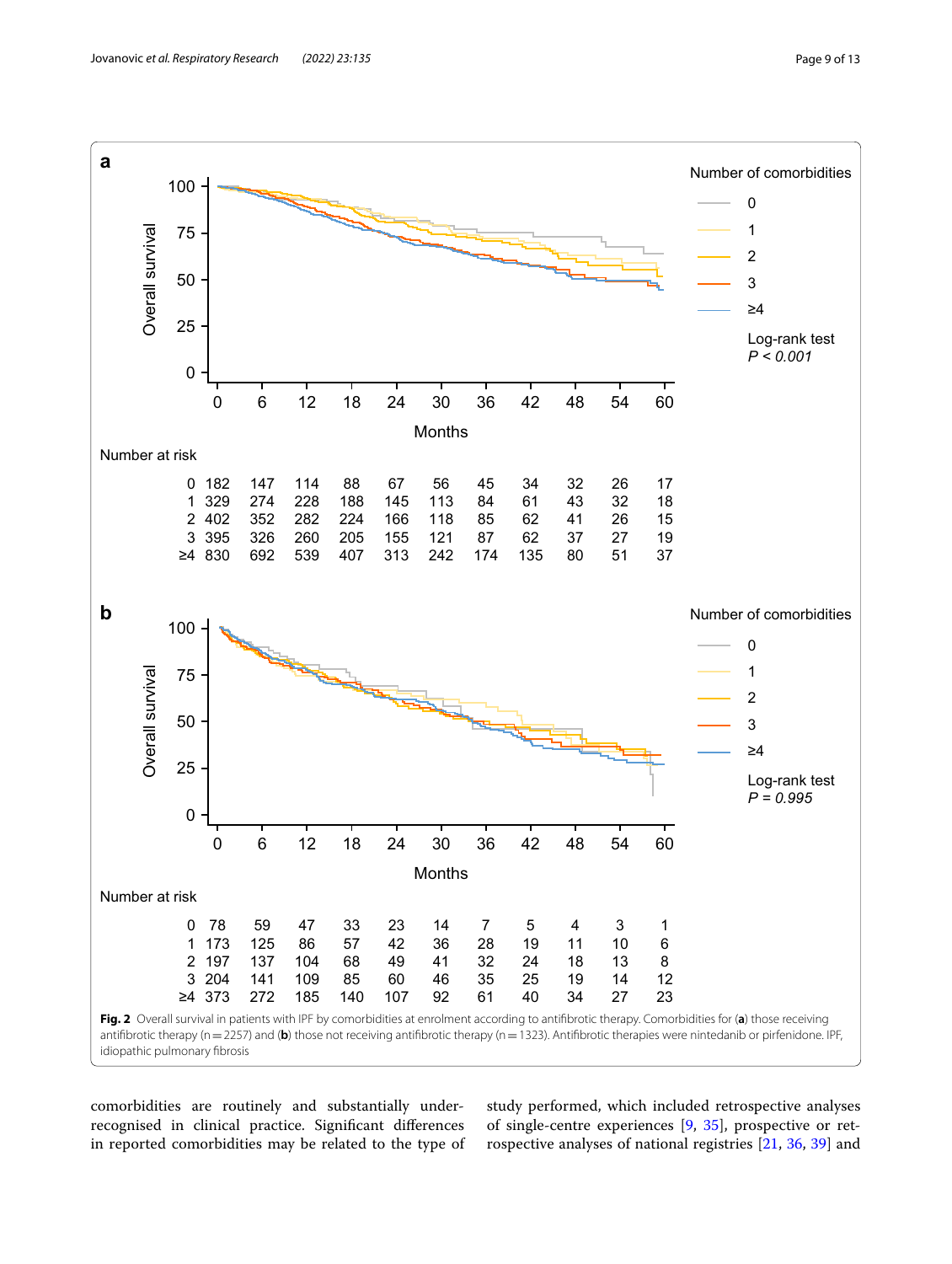analyses of administrative datasets  $[33, 40]$  $[33, 40]$  $[33, 40]$  $[33, 40]$ . These differences are also dependent on the duration of the observation period [[12,](#page-11-9) [41](#page-12-22)].

#### **Comorbidities and survival**

Comorbidities are known to impact on IPF [[23](#page-12-7)], and are linked to poor quality of life and increased mortality [[42–](#page-12-23) [45\]](#page-12-24). However, there is no clear answer on whether, and to what extent, comorbidities infuence IPF progression in addition to their own direct adverse health efects.

In this EMPIRE analysis, the presence of multiple comorbidities at enrolment was associated with signifcantly worse survival. These findings are in line with published data [\[9](#page-11-6)].

However, it should be noted that a simple numerical increase in comorbidities does not necessarily result in worse outcomes, without considering the type and severity of the condition. In the present analysis, the cumulative number of comorbidities noted from enrolment up to the end of follow-up was not related to survival, possibly because comorbidities appearing later in the course of IPF may not have as big an impact on survival as those present earlier in the disease.

Previous reports have identifed cardiovascular disease as a signifcant predictor of mortality in patients with IPF [\[9](#page-11-6), [12,](#page-11-9) [46\]](#page-12-25); arteriosclerosis, other cardiovascular diseases (e.g., valvular heart disease), malignancy, and gastroesophageal refux have all been associated with reduced survival in IPF [[9](#page-11-6), [12](#page-11-9), [46\]](#page-12-25). Cardiovascular causes accounted for a substantial number of deaths in the EMPIRE population. Mortality has previously been reported to be higher among patients with IPF who had pulmonary comorbidities such as COPD, lung cancer and OSA [[46](#page-12-25), [47](#page-12-26)]. A number of comorbidities have therefore been found to be consistently associated with shorter survival in IPF [\[9](#page-11-6), [12](#page-11-9), [14,](#page-11-11) [46](#page-12-25)[–49\]](#page-12-27).

Recently, Torrisi et al. developed and validated the frst-ever clinical prediction model and an index point score (TORVAN model and index) for all-cause mortality in IPF that includes comorbidities as parameters [\[23](#page-12-7)]. Relatively few comorbidities infuenced the prediction of survival, and gender became a less important prognostic factor within the context of comorbidities [\[23](#page-12-7)].

#### **Antifbrotic treatment**

Nearly two-thirds of all patients in this study had been prescribed pirfenidone or nintedanib, similarly to other studies [\[10](#page-11-7), [16](#page-12-0), [21](#page-12-5), [36\]](#page-12-19). Treatment with antifbrotic therapy may indicate patients with more advanced disease stage or severity, which may be associated with more comorbidities. One of the main fndings of this EMPIRE analysis was a signifcantly greater survival in patients with fewer comorbidities at enrolment. This finding was seen in patients treated with antifbrotics, but not in those who had not received antifbrotic treatment. Although there was no signifcant diference in the proportion of IPF-related versus non-IPF-related deaths between antifbrotic and non-antifbrotic-treated patients, the diference of survival as related to comorbidities was prominent only in those treated with antifbrotics, indicating that the infuence of IPF itself on survival was lessened.

Recent analysis of the INSIGHT-IPF observational study demonstrated that antifbrotic treatment was associated with improved survival, independent from age [[50\]](#page-12-28), emphasising the importance of early introduction of antifbrotic treatment in IPF [[50\]](#page-12-28)—as also seen in the EMPIRE cohort.

#### **Study limitations**

Over 3500 patients are included in the analyses and data were derived from 11 diferent countries; therefore, between-country diferences in clinical practice, access to diagnostic procedures, availability of treatment for IPF, and healthcare system fnancing may have infuenced the fndings. Diferences between countries in comorbidity frequency may be explained by inconsistent reporting, under-reporting, or diferences in case defnitions and applied diagnostic criteria. In addition, the earliest data were recorded before the publication of updated IPF treatment guidelines in 2015 [\[31\]](#page-12-13), meaning that some patients may have received corticosteroids as well as antifibrotic therapy once it was available. Thus, reported longitudinal (survival) outcomes might refect diferent treatment approaches over time. Another limitation is that the analysis of survival by number of comorbidities does not account for diferences in type or severity of comorbidity. However, the survival analysis was adjusted for gender, age, smoking status and FVC% predicted at baseline as these factors could be associated with comor-bidities and may influence survival [\[11](#page-11-8), [12](#page-11-9)].

#### **Summary**

Patient registries can provide valuable real-world information about the prevalence of comorbidities. Findings from the EMPIRE registry in Central and Eastern Europe, the largest IPF registry in the world, indicate that multimorbidity is common. The presence of multiple comorbidities at enrolment appears to be associated with worse survival, an efect particularly present in patients receiving antifbrotic treatment.

In conclusion, comorbidities in IPF are common but may often be under-recognised in clinical practice. Raising awareness of the impact that comorbidities can have on these patients would help to improve recognition and management in clinical practice. Optimising detection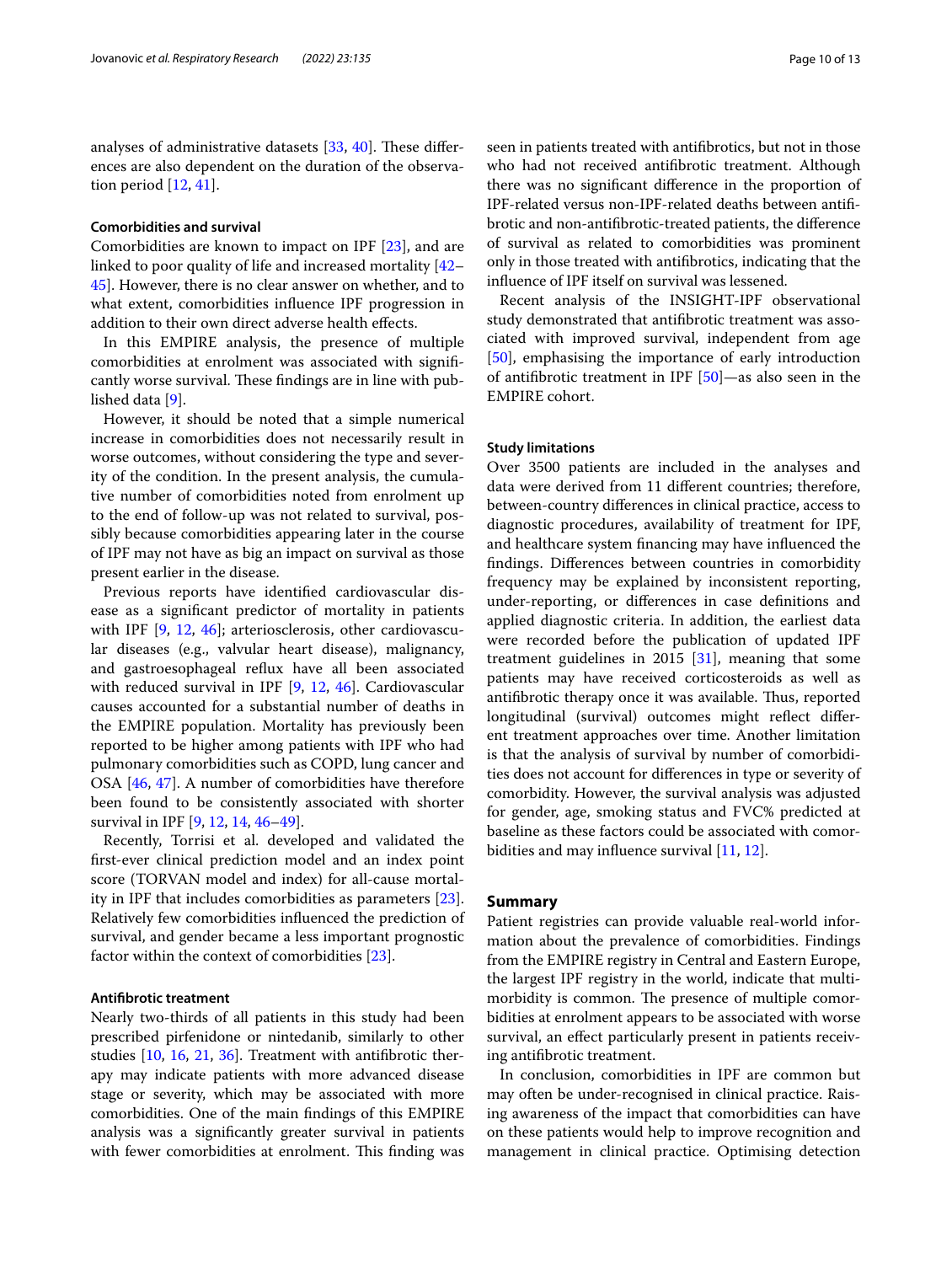and management of comorbidities would help to improve outcomes in patients with IPF; with improved survival associated with antifbrotic treatment, the infuence of comorbidities now has greater infuence than previously.

#### **Abbreviations**

CI: Confdence interval; COPD: Chronic obstructive pulmonary disease; EMPIRE: European MultiPartner IPF REgistry; FVC: Forced vital capacity; HR: Hazard ratio; IPF: Idiopathic pulmonary fbrosis; MDT: Multidisciplinary team; OSA: Obstructive sleep apnoea.

# **Supplementary Information**

The online version contains supplementary material available at [https://doi.](https://doi.org/10.1186/s12931-022-02033-6) [org/10.1186/s12931-022-02033-6](https://doi.org/10.1186/s12931-022-02033-6).

<span id="page-10-0"></span>**Additional fle 1: Table S1.** Duration of antifbrotic therapies. **Table S2.** Survival of patients with IPF by number of comorbidities. Table S3. Survival of patients with IPF by number of comorbidities according to antifibrotic therapy. **Figure S1.** Comorbidities by body system in participating EMPIRE countries. **Figure S2.** Cardiovascular comorbidities in participating EMPIRE countries. **Figure S3.** Metabolic and gastrointestinal comorbidities in participating EMPIRE countries. **Figure S4.** Pulmonary comorbidities in participating EMPIRE countries. **Figure S5.** Urogenital comorbidities in participating EMPIRE countries. **Figure S6.** Blood and immunity disorders in participating EMPIRE countries. **Figure S7.** Other comorbidities in participating EMPIRE countries. **Figure S8.** Comorbidities in patients with IPF in EMPIRE compared other real-world registries and clinical trials.

#### **Acknowledgements**

The authors would like to thank Mordechai R Kramer, Natalia Stoeva, and Biserka Jovkovska-Kjaeva for their contributions to the data presented in this manuscript. The authors would also like to thank the EMPIRE registry patients, and the following study investigators for their invaluable participation: *Austria*: Stefan Zembacher, Michael Studnicka (Clinical Research Center Salzburg GmbH); David Lang, Bernd Lamprecht (Kepler University Hospital, Linz); *Bulgaria*: Natalia Stoeva (Acibadem City Clinic Tokuda Hospital, Sofa); *Croatia*: Suzana Mladinov, Dino Ilak (Split University Hospital Center); Mirna Vergles, Neven Tudorić, Jasna Tekavec-Trkanjec (University Hospital Dubrava, Zagreb); *Czech Republic*: Martina Vašáková, Martina Šterclová (Thomayer Hospital, Prague); Jiří Homolka (General University Hospital in Prague); Ladislav Lacina (Hospital Na Bulovce, Prague); Pavlína Lisá (University Hospital in Motol, Prague); Radka Bittenglová (University Hospital Plzeň); Vladimír Bartoš (University Hospital Hradec Králové); Renata Králová (Hospital Pardubice); Vladimíra Lošťáková, Monika Žurková (University Hospital Olomouc); Jana Pšíkalová (Hospital Kroměříž); Ilona Binková, Martina Doubková (University Hospital Brno); Jan Kervitzer (Hospital Znojmo); Tomáš Snížek (Hospital Jihlava); Pavel Reiterer (Masaryk Hospital in Ústí nad Labem); Hana Šuldová (Hospital České Budějovice); Martina Plačková (University Hospital Ostrava); Richard Tyl (Hospital Nový Jičín); Vladimír Řihák (Tomáš Baťa Regional Hospital, Zlín); Ladislav Dušek, Karel Hejduk, Jakub Gregor, Ondřej Májek, Simona Littnerová, Michal Svoboda (Institute of Biostatistics and Analyses, Faculty of Medicine, Masaryk University, Brno); *Hungary*: Miklós Zsiray (National Korányi Tuberculosis and Pulmonology Institute, Budapest); Veronika Müller, Anikó Bohács (Semmelweis University, Budapest); Maria Szilasi (Debrecen University Clinical Centre); Zsu‑ zsanna Szalai (Petz Aladár County Teaching Hospital, Győr); Zoltán Balikó (Pécs University); Attila Somfay, Imre Lajkó (University of Szeged); *Israel*: Mordechai Kramer (Clalit Health Services through the Rabin Medical Centre, Petah Tikva); Yochai Adir (Carmel Medical Center, Haifa); *North Macedonia*: Biserka Jovkovska Kjaeva (Clinic of Pulmonology and Allergology, Skopje); *Poland*: Ewa Jassem, Alicja Sieminska, Amelia Szymanowska-Narloch (University Hospital Gdańsk); Adam Barczyk (Medical University of Silesia, Katowice); Krzysztof Sladek, Aleksander Kania, Lukasz Kasper, Tomasz Stachura, Paulina Jurek (Jagiellonian University, Kraków); Sebastian Majewski (Medical University of Łódź); Agata Nowicka, Lukasz Borucki (Poznań University of Medical Sciences); Katarzyna Lewandowska, Małgorzata Sobiecka, Beate Zolnowska, Pawel Sliwinski, Damian Korzybski, Magdalena Martusewicz-Boros, Elzbieta Wiatr (Institute of

Tuberculosis and Lung Diseases, Warsaw); Marta Maskey-Warzęchowska, Katar‑ zyna Górska, Małgorzata Barnaś (Medical University of Warsaw); *Serbia*: Violeta Vučinić-Mihailović, Branislava Milenković, Milica Kontić, Natalija Samardžić, Marina Roksandić, Dragana Jovanovic (School of Medicine Belgrade, Clinical Centre of Serbia, Belgrade); Tatjana Pejcic, Desa Nastasijevic Boravac, Emilija Videnovic, Tatjana Radjenovic Petkovic, Ivanka Djordejevic (Clinical Centre of Niš); Svetlana Kašiković Lečić, Vesna Kuruc, Živka Eri, Milana Panjković, Aleksan‑ dra Lovrenski, Darinka Kukavica, Ana Jakić (Institute for Pulmonary Diseases of Vojvodina, Sremska Kamenica); Slavica Mojsilovic (Clinical Centre Kragujevac); *Slovakia*: Marta Hájková, Štefan Laššán (University Hospital Bratislava); Štefan Tóth (L. Pasteur University Hospital Košice); Ján Plutinský (ZAPA JJ Ltd., Levice); Róbert Vyšehradský (University Hospital Martin); Bohumil Matula (St. Svorad's Specialised Hospital Zobor, Nitra); Róbert Slivka, Imrich Jonner (National Institute of Tuberculosis, Lung Disorders and Thoracic Surgery Vyšné Hagy); *Turkey*: Nesrin Mogulkoc (Ege University Medical School, Izmir). Consortium members: Dr. Stefan Zembacher<sup>1</sup>, Prim. Univ.-Prof. Dr. Michael Studnicka<sup>1</sup>, David Lang, MD<sup>2</sup>, Prof. Bernd Lamprecht, MD<sup>2</sup>, Anton Penev, MD<sup>3</sup>, Suzana Mladinov, MD<sup>4</sup>, Dino Ilak, MD<sup>4</sup>, Mirna Vergles, MD<sup>5</sup>, Prof. Neven Tudorić, MD, PhD<sup>5</sup>, Jasna Tekavec-Trkanjec, MD, PhD<sup>5</sup>, Prof. Martina Vašáková, MD, PhD<sup>6</sup>, Martina Šterclová, MD, PhD<sup>6</sup>, Ladislav Lacina, MD<sup>7</sup>, Pavlína Lisá, MD<sup>8</sup>, Radka Bittenglová, MD<sup>9</sup>, Vladimír Bartoš, MD<sup>10</sup>, Renata Králová, MD<sup>11</sup>, Vladimíra Lošťáková, MD, PhD12, Monika Žurková, MD12, Jana Pšíkalová, MD13, Ilona Binková, MD14, Martina Doubková, MD14, Jan Kervitzer, MD15, Tomáš Snížek, MD<sup>16</sup>, Pavel Reiterer, MD<sup>17</sup>, Hana Šuldová, MD<sup>18</sup>, Martina Plačková, MD<sup>19</sup>, Richard Tyl, MD<sup>20</sup>, Vladimír Řihák, MD<sup>21</sup>, Dr. Miklós Zsiray, MD<sup>22</sup>, Prof. Veronika Müller, MD, PhD<sup>23</sup>, Dr. Anikó Bohács MD, PhD<sup>23</sup>, Prof. Maria Szilasi MD, PhD<sup>24</sup>, Dr. Zsuzsanna Szalai, MD<sup>25</sup>, Dr. Zoltán Balikó, MD, habil. PhD<sup>26</sup>, Prof. Attila Somfay, MD, PhD<sup>27</sup>, Imre Lajkó, MD<sup>27</sup>, Prof. Mordechai Kramer, MD<sup>28</sup>, Prof. Yochai Adir<sup>29</sup> Zoran Arsovski, MD<sup>30</sup>, Ewa Jassem, MD, PhD<sup>31</sup>, Alicja Sieminska, MD<sup>31</sup>, Amelia Szymanowska-Narloch, MD<sup>31</sup>, Prof. Adam Barczyk, MD, PhD<sup>32</sup>, Prof. Krzysztof Sladek, MD, PhD<sup>33</sup>, Aleksander Kania, MD, PhD<sup>33</sup>, Lukasz Kasper, MD, PhD<sup>33</sup>, Tomasz Stachura, MD<sup>33</sup>, Paulina Jurek, MD<sup>33</sup>, Sebastian Majewski, MD<sup>34</sup>, Lukasz Borucki, MD, PhD<sup>35</sup>, Agata Nowicka, MD, PhD<sup>35</sup>, Katarzyna Lewandowska, MD<sup>36</sup>, Małgorzata Sobiecka, MD<sup>36</sup>, Beata Zolnowska, MD<sup>36</sup>, Prof. Pawel Sliwinski, MD<sup>36</sup>, Damian Korzybski, MD<sup>36</sup>, Magdalena Martusewicz-Boros, MD<sup>36</sup>, Prof. Elzbieta Wiatr, MD, PhD<sup>36</sup>, Dr n. med. Marta Maskey-Warzęchowska<sup>37</sup> Katarzyna Górska MD, PhD37, Małgorzata Barnaś MD, PhD37, Prof. Violeta Vučinić-Mihailović, MD, PhD<sup>38</sup>, Prof. Branislava Milenković, MD, PhD<sup>38</sup>, Assist. Prof. Milica Kontić, MD, PhD<sup>38</sup>, Prim. Natalija Samardžić, MD, PhD<sup>38</sup>, Assist. Prof. Marina Roksandić, MD<sup>38</sup>, Assist. Prof. Sanja Dimic Janjic, MD, PhD<sup>38</sup>, Prof. Tatjana Pejcic, MD<sup>39</sup>, Desa Nastasijevic Boravac, MD, PhD<sup>39</sup>, Emilija Videnovic, MD<sup>39</sup>, Tatjana Radjenovic Petkovic, MD, PhD<sup>39</sup>, Ivanka Djordejevic, MD, PhD<sup>39</sup> Prof. Svetlana Kašiković Lečić, MD, PhD<sup>40</sup>, Prof. Vesna Kuruc, MD, PhD<sup>40</sup>, Prof. Živka Eri, MD, PhD<sup>40</sup>, Prof. Milana Panjković, MD, PhD<sup>40</sup>, Assist Prof. Aleksandra Lovrenski, MD, PhD<sup>40</sup>, Darinka Kukavica, MD, PhD<sup>40</sup>, Ana Jakić, MD<sup>40</sup>, Slavica Mojsilovic, MD<sup>41</sup>, Assoc. Prof. Marta Hájková, MD, PhD, MPH, MUDr.<sup>42</sup>, Štefan Laššán, PhD<sup>42</sup>, Štefan Tóth, MD<sup>43</sup>, Assoc. Prof. Ján Plutinský, MD, PhD<sup>44</sup>, Assoc. Prof. Róbert Vyšehradský, MD, PhD<sup>45</sup>, Bohumil Matula, MD<sup>46</sup>, Róbert Slivka, MD, PhD<sup>47</sup>, Imrich Jonner, MD<sup>47</sup>, Peter Paluch, MD<sup>48</sup>, Prof. Nesrin Mogulkoc, MD<sup>49</sup> <sup>1</sup> Clinical Research Center Salzburg GmbH, Salzburg, Austria; <sup>2</sup> Kepler University Hospital, Linz, Austria; <sup>3</sup>Acibadem City Clinic Tokuda Hospital, Sofia, Bulgaria;<br><sup>4</sup>Solit University Hospital Center, Solit, Croatia: <sup>5</sup>University Hospital Dubraya Split University Hospital Center, Split, Croatia; <sup>5</sup>University Hospital Dubrava, Zagreb, Croatia; <sup>6</sup>Thomayer University Hospital, Prague, Czechia; <sup>7</sup>Hospital Na Bulovce, Prague, Czechia; <sup>8</sup>University Hospital Motol, Prague, Czechia;<br><sup>9</sup>University Hospital Blzoň, Plzoň, Czechia; <sup>10</sup>University Hospital Hradec Kr <sup>9</sup>University Hospital Plzeň, Plzeň, Czechia; <sup>10</sup>University Hospital Hradec Králové,<br>Hradec Králové, Czechia; <sup>11</sup>Regional Hospital Pardubice, Pardubice, Czechia; <sup>12</sup>University Hospital Olomouc, Olomouc, Czechia; <sup>13</sup>Hospital Kroměříž, Kroměříž, Czechia; <sup>14</sup>University Hospital Brno, Brno, Czechia; <sup>15</sup>Hospital Znojmo, Znojmo, Czechia; <sup>16</sup>Hospital Jihlava, Jihlava, Czechia; <sup>17</sup>Masaryk Hospital, Ústi nad Labem, Czechia; 18Hospital České Budějovice, České Budějovice, Czechia; 19University Hospital Ostrava, Ostrava, Czechia; 20Hospital Nový Jičín, Nový Jičín, Czechia; 21Tomáš Baťa Regional Hospital, Zlín, Czechia; 22National Korányi Tuberculosis and Pulmonology Institute, Budapest, Hungary; <sup>23</sup>Semmelweis University, Budapest, Hungary; <sup>24</sup>Debrecen University Clinical Centre,<br>Debrecen, Hungary; <sup>25</sup>Petz Aladár County Teaching Hospital, Győr, Hungary; <sup>26</sup>Pécs University, Pécs, Hungary; <sup>27</sup>University of Szeged, Szeged, Hungary;<br><sup>28</sup>Clalit Health Services through the Rabin Medical Centre, Petah Tikva, Israel; <sup>29</sup>Carmel Medical Center, Haifa, Israel; <sup>30</sup>Clinic of Pulmonology and Allergology, Skopje, North Macedonia; <sup>31</sup>University Hospital Gdańsk, Gdańsk, Poland;<br><sup>32</sup>Medical University of Silesia, Katowice, Poland; <sup>33</sup>Jagiellonian University, Kraków, Poland; 34Medical University of Łódź, Łódź, Poland; 35Poznan University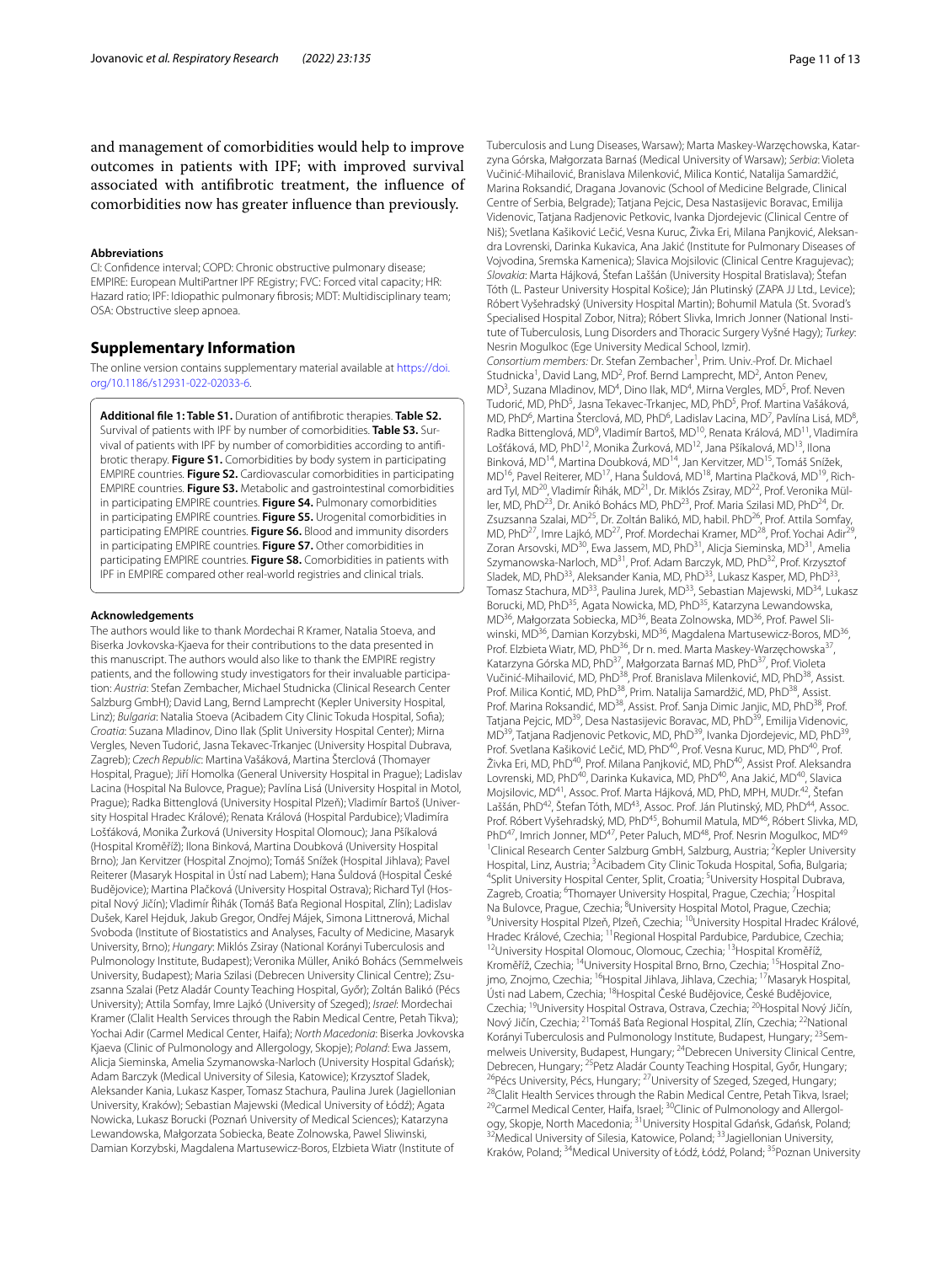of Medical Sciences, Poznań, Poland; <sup>36</sup>Institute of Tuberculosis and Lung Diseases, Warsaw, Poland; <sup>37</sup>Medical University of Warsaw, Warsaw, Poland;<br><sup>38</sup>Clinical Centre of Serbia, Belgrade, Serbia; <sup>39</sup>Clinical Centre of Niš, Niš, Serbia; <sup>40</sup>Institute for Pulmonary Diseases of Vojvodina, Sremska Kamenica, Serbia; 41Clinical Centre Kragujevac, Kragujevac, Serbia; 42University Hospital Bratislava, Bratislava, Slovakia; 43LPasteur University Hospital Košice, Košice, Slovakia; 44ZAPA JJ Ltd., Levice, Slovakia; 45University Hospital Martin, Martin, Slovakia; 46St. Svorad's Specialised Hospital Zobor, Nitra, Slovakia; 47National Institute of Tuberculosis, Lung Disorders and Thoracic Surgery, Vyšné Hagy, Slovakia; 48F. D. Roosevelt University Hospital, Banská Bystrica, Slovakia; 49Ege University Medical School, Izmir, Turkey

#### **Author contributions**

DMJ: study proposal, literature analysis, critical review of statistical evaluation, writing, critical review and editing, approval of fnal draft. MŠ, NM, KL, VM, MH, MS, JTT: approval of study proposal, patient enrolment, critical review and editing. SL: critical review of statistical analysis and results, critical review and editing, approval of fnal draft. MV: founder and scientifc leader of the EMPIRE registry, approval of study proposal, critical review of statistical analysis and results, critical review and editing, approval of fnal draft. All authors read and approved the fnal manuscript.

#### **Funding**

The EMPIRE registry is supported in part by Boehringer Ingelheim and Roche. The authors did not receive payment for the development of the manuscript.

#### **Availability of data and materials**

Data can be requested from the EMPIRE registry following approval from the steering committee.

#### **Declarations**

#### **Ethics approval and consent to participate**

This study was conducted in accordance with the Declaration of Helsinki. The study protocol and its amendments were approved by the Ethics Committee of each participating institution. Owing to the partially retrospective nature of the study, written informed consent could not be obtained from each patient due to objective reasons, e.g., following preliminary oral consent some patients may have died or been too ill to travel to a follow-up appointment to provide written consent. Nevertheless, all records in the EMPIRE registry are fully anonymised and de-identifed.

#### **Consent for publication**

Not applicable.

#### **Competing interests**

The authors meet criteria for authorship as recommended by the International Committee of Medical Journal Editors (ICMJE). This study was supported by Boehringer Ingelheim International GmbH (BI). BI had no role in the design, analysis or interpretation of the results in this study. BI was given the opportunity to review the manuscript for medical and scientifc accuracy as it relates to BI substances, as well as intellectual property considerations. Writing/ editorial support and formatting assistance was provided by Helen Keyworth, PhD, of Nucleus Global, which was contracted and funded by BI. DMJ reports personal fees from Boehringer Ingelheim and Roche outside the submitted work; and advisory board participation for Boehringer Ingelheim and Roche. NM reports consulting fees paid to their institution for advisory board participation or consultancy from Boehringer Ingelheim, Roche, Bayer and Novartis Turkey; speaker honoraria paid to their institution from Boehringer Ingelheim, Roche and Nobel; and support for congress participation from Roche, Actelion and Boehringer Ingelheim. KL reports grants, consulting fees, honoraria, support for congress participation and personal fees from Roche and Boehringer Ingelheim; and is the vice-president of the Polis IPF Patients Society. VM reports personal fees from Boehringer Ingelheim and Roche outside the submitted work; and travel grants from Boehringer Ingelheim and Roche. JTT reports personal lecture fees from Roche and Boehringer Ingelheim; and advisory board participation for Boehringer Ingelheim. MV reports personal fees or honoraria for lectures or presentations from Boehringer Ingelheim and Roche; support for conference attendance from Boehringer Ingelheim and Roche; advisory board participation for Boehringer Ingelheim; is the president of the

Czech Pneumologic and Phtisiologic Society; and is the head of the EMPIRE registry. MŠ, MH, MS and SL have nothing to disclose.

#### **Author details**

<sup>1</sup> Internal Medicine, Clinic Akta Medica, Belgrade, Serbia. <sup>2</sup> Department of Respiratory Medicine, First Faculty of Medicine, Charles University, Thomayer Hospital, Prague, Czech Republic.<sup>3</sup> Department of Pulmonary Medicine, Ege University Medical School, Izmir, Turkey. 4 Department of Pulmonary Diseases, National Research Institute of Tuberculosis and Lung Diseases, Warsaw, Poland. 5 <sup>5</sup> Department of Pulmonology, Semmelweis University, Budapest, Hungary. <sup>6</sup>Clinic of Pneumology and Phthisiology, University Hospital Bratislava, Bratislava, Slovakia. <sup>7</sup> Department of Pneumology, Paracelsus Medical University, Salzburg, Austria. <sup>8</sup>Pulmonary Department, University Hospital Dubrava, Zagreb, Croatia. <sup>9</sup>Institute of Biostatistics and Analyses, Faculty of Medicine, Masaryk University, Brno, Czechia.

#### Received: 22 November 2021 Accepted: 24 April 2022 Published online: 27 May 2022

#### **References**

- <span id="page-11-0"></span>King TE Jr, Pardo A, Selman M. Idiopathic pulmonary fibrosis. Lancet. 2011;378(9807):1949–61.
- <span id="page-11-1"></span>2. Raghu G, Chen SY, Hou Q, Yeh WS, Collard HR. Incidence and prevalence of idiopathic pulmonary fbrosis in US adults 18–64 years old. Eur Respir J. 2016;48(1):179–86.
- 3. Fernandez Perez ER, Daniels CE, Schroeder DR, St Sauver J, Hartman TE, Bartholmai BJ, Yi ES, Ryu JH. Incidence, prevalence, and clinical course of idiopathic pulmonary fbrosis: a population-based study. Chest. 2010;137(1):129–37.
- 4. Nalysnyk L, Cid-Ruzafa J, Rotella P, Esser D. Incidence and prevalence of idiopathic pulmonary fbrosis: review of the literature. Eur Respir Rev. 2012;21(126):355–61.
- <span id="page-11-2"></span>5. Lee HE, Myong JP, Kim HR, Rhee CK, Yoon HK, Koo JW. Incidence and prevalence of idiopathic interstitial pneumonia and idiopathic pulmonary fbrosis in Korea. Int J Tuberc Lung Dis. 2016;20(7):978–84.
- <span id="page-11-3"></span>6. Nathan SD, Shlobin OA, Weir N, Ahmad S, Kaldjob JM, Battle E, Sheridan MJ, du Bois RM. Long-term course and prognosis of idiopathic pulmonary fbrosis in the new millennium. Chest. 2011;140(1):221–9.
- <span id="page-11-4"></span>7. Strongman H, Kausar I, Maher TM. Incidence, prevalence, and survival of patients with idiopathic pulmonary fbrosis in the UK. Adv Ther. 2018;35(5):724–36.
- <span id="page-11-5"></span>8. Diamantopoulos A, Wright E, Vlahopoulou K, Cornic L, Schoof N, Maher TM. The burden of illness of idiopathic pulmonary fibrosis: a comprehensive evidence review. Pharmacoeconomics. 2018;36(7):779–807.
- <span id="page-11-6"></span>9. Kreuter M, Ehlers-Tenenbaum S, Palmowski K, Bruhwyler J, Oltmanns U, Muley T, Heussel CP, Warth A, Kolb M, Herth FJ. Impact of comorbidities on mortality in patients with idiopathic pulmonary fbrosis. PLoS ONE. 2016;11(3): e0151425.
- <span id="page-11-7"></span>10. Kreuter M, Swigris J, Pittrow D, Geier S, Klotsche J, Prasse A, Wirtz H, Koschel D, Andreas S, Claussen M, Grohe C, Wilkens H, Hagmeyer L, Skowasch D, Meyer JF, Kirschner J, Glaser S, Herth FJF, Welte T, Neurohr C, Schwaiblmair M, Held M, Bahmer T, Frankenberger M, Behr J. Health related quality of life in patients with idiopathic pulmonary fbrosis in clinical practice: insights-IPF registry. Respir Res. 2017;18(1):139.
- <span id="page-11-8"></span>11. King CS, Nathan SD. Idiopathic pulmonary fbrosis: efects and optimal management of comorbidities. Lancet Respir Med. 2017;5(1):72–84.
- <span id="page-11-9"></span>12. Raghu G, Amatto VC, Behr J, Stowasser S. Comorbidities in idiopathic pulmonary fbrosis patients: a systematic literature review. Eur Respir J. 2015;46(4):1113–30.
- <span id="page-11-10"></span>13. Duckworth A, Gibbons MA, Allen RJ, Almond H, Beaumont RN, Wood AR, Lunnon K, Lindsay MA, Wain LV, Tyrrell J, Scotton CJ. Telomere length and risk of idiopathic pulmonary fibrosis and chronic obstructive pulmonary disease: a Mendelian randomisation study. Lancet Respir Med. 2021;9(3):285–94.
- <span id="page-11-11"></span>14. Nathan SD, Basavaraj A, Reichner C, Shlobin OA, Ahmad S, Kiernan J, Burton N, Barnett SD. Prevalence and impact of coronary artery disease in idiopathic pulmonary fbrosis. Respir Med. 2010;104(7):1035–41.
- <span id="page-11-12"></span>15. Suzuki A, Kondoh Y. The clinical impact of major comorbidities on idiopathic pulmonary fbrosis. Respir Investig. 2017;55(2):94–103.